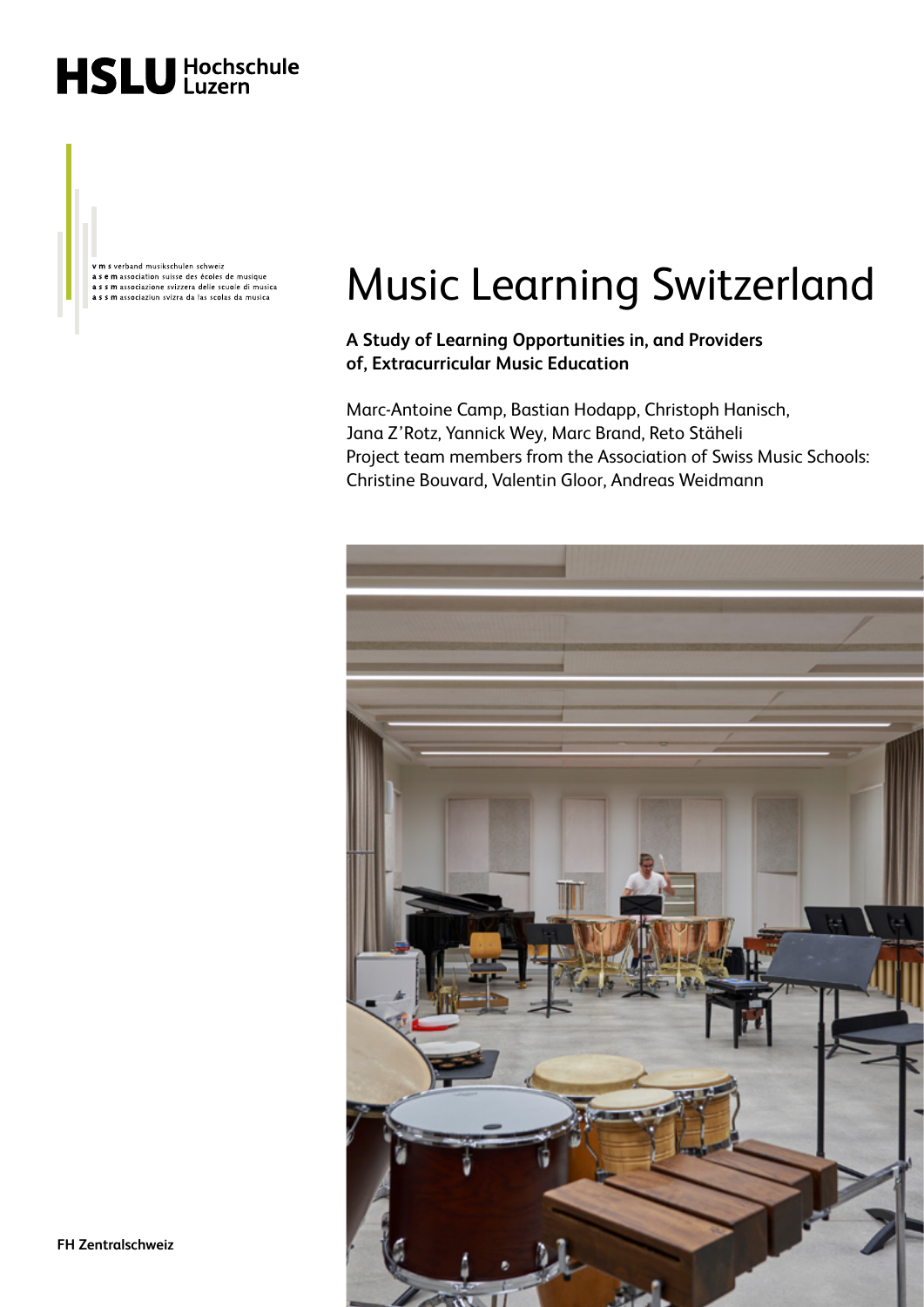AAA-Agentur, accordeon.ch, Artlink, Dachverband Offene Kinder- und Jugendarbeit Schweiz DOJ, Eidgenössischer Jodlerverband EJV, Eidgenössischer Orchesterverband EOV, European Piano Teachers Association EPTA Schweiz, European String Teachers Association ESTA Schweiz, European Voice Teachers Association EVTA Schweiz, Haus der Volksmusik HdVM, Helvetiarockt, Instrumentor, Migros Klubschule, m4Music, Musikinsel Rheinau, Musik-Kurswochen Arosa, Offene Jugendarbeit Zürich OJA, Plateforme romande de l'animation socioculturelle, Reformierter Kirchenmusikverband RKV, Rhythmik Schweiz, ROOTHUUS GONTEN Zentrum für Appenzeller und Toggenburger Volksmusik, Schweizer Blasmusikverband SBV, Schweizerische Chorvereinigung SCV und Schweizer Kinder- und Jugendchorförderung SKJF, Schweizerischer Jugendmusikwettbewerb SJMW, Schweizerischer Kirchengesangsbund SKGB, Schweizerischer Katholischer Kirchenmusikverband SKMV, Schweizerischer Musikpädagogischer Verband SMPV, Schweizerischer Tambouren- und Pfeiferverband STPV, Schweizerische Trachtenvereinigung STV, Sonart, Society for Ethnomusicology CH-EM, Verband Schweizer Volksmusik VSV, Verband Hackbrett Schweiz VHbS, Verein für Jugend und Freizeit VJF, Verein Musikvermittlung Schweiz+, Zupfmusik-Verband Schweiz ZVS

With financial support from:



© Lucerne School of Music and Association of Swiss Music, 2022 – This work is licensed under the Creative Commons BY-NC 4.0 <https://creativecommons.org/licenses/by-nc/4.0/>

A detailed version of the study with the complete data is published at [https://zenodo.org/collection/user-lory\\_](https://zenodo.org/collection/user-lory_hslu_m_fb) [hslu\\_m\\_fb](https://zenodo.org/collection/user-lory_hslu_m_fb): Marc-Antoine Camp, Bastian Hodapp, Christoph Hanisch, Jana Z'Rotz, Yannick Wey, Marc Brand, Reto Stäheli (2022): Musiklernen Schweiz – Eine Studie zu Angeboten und Anbietenden ausserschulischer Musikbildung. Forschungsbericht der Hochschule Luzern – Musik 24, herausgegeben von Marc-Antoine Camp. Luzern: Hochschule Luzern – Musik

### Table of contents

**[Music Learning Switzerland – a Pionee](#page-2-0)[ring Project for Musical Education 3](#page-2-0)**

**I.** Introduction  $\rightarrow$  4

[Goals of the Study](#page-3-0)  $\rightarrow$  4

[Delimitation and Approach](#page-3-0)  $\rightarrow$  4

**II. Results**  $\rightarrow$  6

[Institutionalised Networks of Music](#page-5-0)  [Learning Providers](#page-5-0)  $\rightarrow$  6

[Sector Structure and Financing](#page-6-0)  $\rightarrow$  7

[Quality Assurance and Professionalisation](#page-8-0)  $\rightarrow$  [9](#page-8-0)

[Age Groups and Demographic Change](#page-10-0)  $\rightarrow$ **[11](#page-10-0)**

[Inclusion and Diversity](#page-12-0)  $\rightarrow$  13

[Target Dimensions of Music Learning](#page-13-0)  [Opportunities](#page-13-0)  $\rightarrow$  14

[Between Broad Participation and Peak](#page-15-0)  [Excellence](#page-15-0)  $\rightarrow$  16

[Digitisation of Music Learning Opportuni](#page-17-0) $ties \rightarrow 18$  $ties \rightarrow 18$ 

### **III. Conclusion and Outlook**  $\rightarrow$  19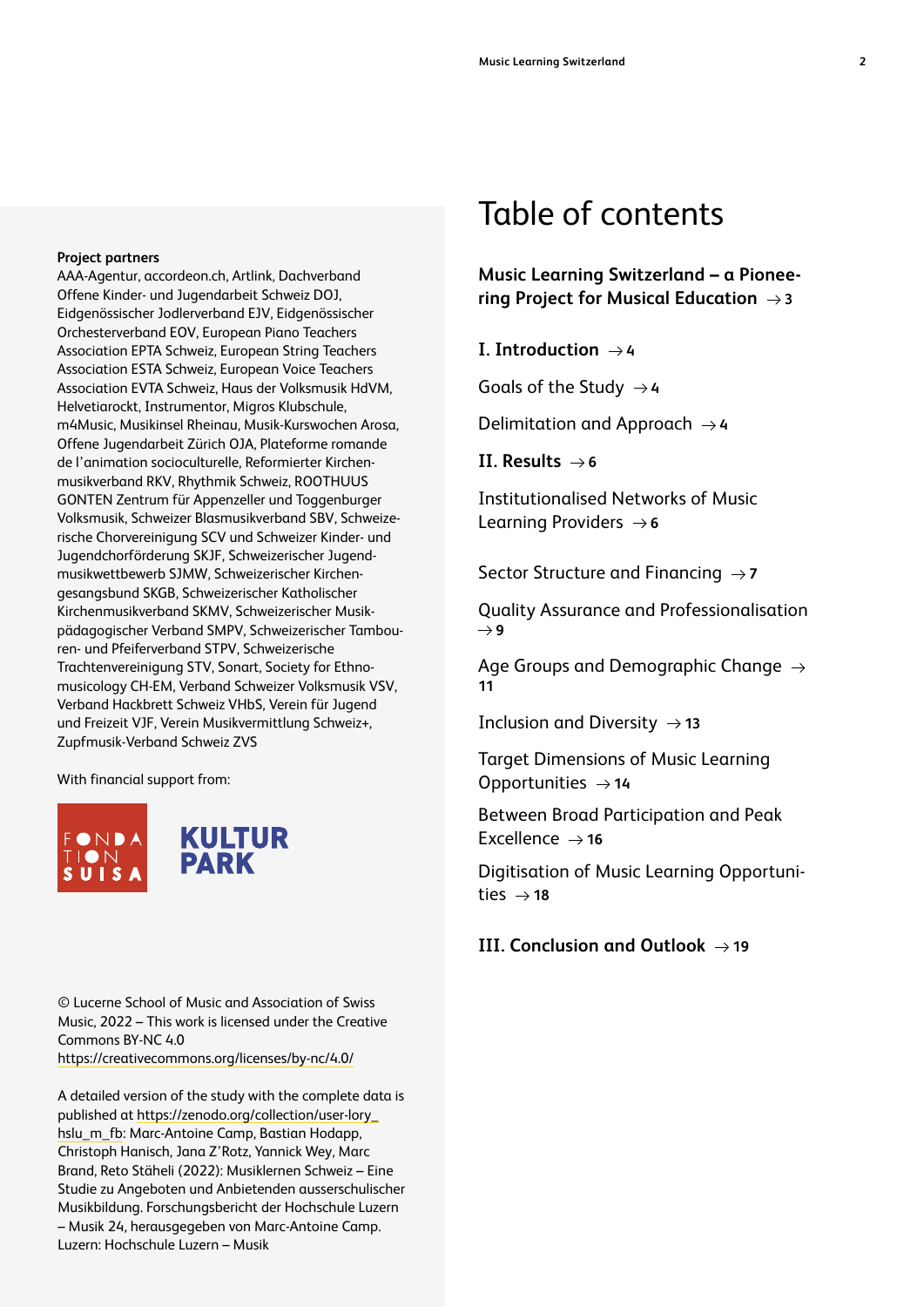## <span id="page-2-0"></span>Music Learning Switzerland – a Pioneering Project for Musical Education

Good decisions about strategies for the future require a good knowledge of the present. This was the conviction at the beginning of the "Music Learning Switzerland" project, and it still seems to be equally valid today. The data on music learning opportunities in Switzerland, which is now available for the first time in this breadth and quality, should support all providers in developing extracurricular music education in a comprehensive, targeted, and innovative way in the coming years.

Cooperation does not lead to the addition of potential, but to its multiplication. This principle guides both partners in this project: the Association of Swiss Music Schools and the Lucerne University of Applied Sciences and Arts. In "Music Learning Switzerland", the benefits of such cooperation are immediately apparent, and the data collected paint a picture of a densely networked sector that already draws great strength from its cooperative approach. Numerous associations and institutions that promote music learning in Switzerland participated in the study and worked with the researchers at the Schools of Music and Business of the Lucerne University of Applied Sciences and Arts. This is also an internationally ground-breaking project: "Music Learning Switzerland" is the first study to combine qualitative and quantitative methodological approaches in describing the field of extracurricular music learning opportunities in Switzerland and to show the scene in all its diversity.

The project team from the Lucerne University of Applied Sciences and Arts received support in the development of the research design and in the interpretation and validation of the data from representatives of the participating associations and institutions as well as from an international sounding board, which, in addition to board members of the Association of Swiss Music Schools, also included Michaela Hahn (University of Music and Performing Arts Vienna), Doris Pamer (Landesmusikschule Neuhofen an der Krems, Oberösterreich), Reto Stäheli (Lucerne University of Applied Sciences and Arts, School of Social Work) and Heidi Westerlund (Uniarts Helsinki). These experts contributed to the success of the project with their suggestions and critical enquiries, and we would like to thank them for their enormous efforts. We would also like to thank the Fondation SUISA and the Kulturpark (Zurich), who supported the project financially and thus made it possible in the first place.

In line with our general outlook, the publication of the study is not meant to be a conclusion, but a starting point for further journeys. On the one hand, the available data may form the basis for further surveys and in-depth analyses in the future. On the other hand, the study should provide an impetus for taking a closer look at the potential of collaborative developments among music learning providers. In particular, the eight overarching fields of action outlined at the end of the study can only be meaningfully shaped through cooperation between the various music learning associations and institutions. In this way, the high societal esteem for music learning in Switzerland can be further consolidated and the quality and accessibility of extracurricular music education can be improved in practice. The present study aims to contribute to these developments.

(awae) Mart

**Christine Bouvard Marty** President Association of Swiss Music Schools

**Valentin Gloor** Dean, Lucerne School of Music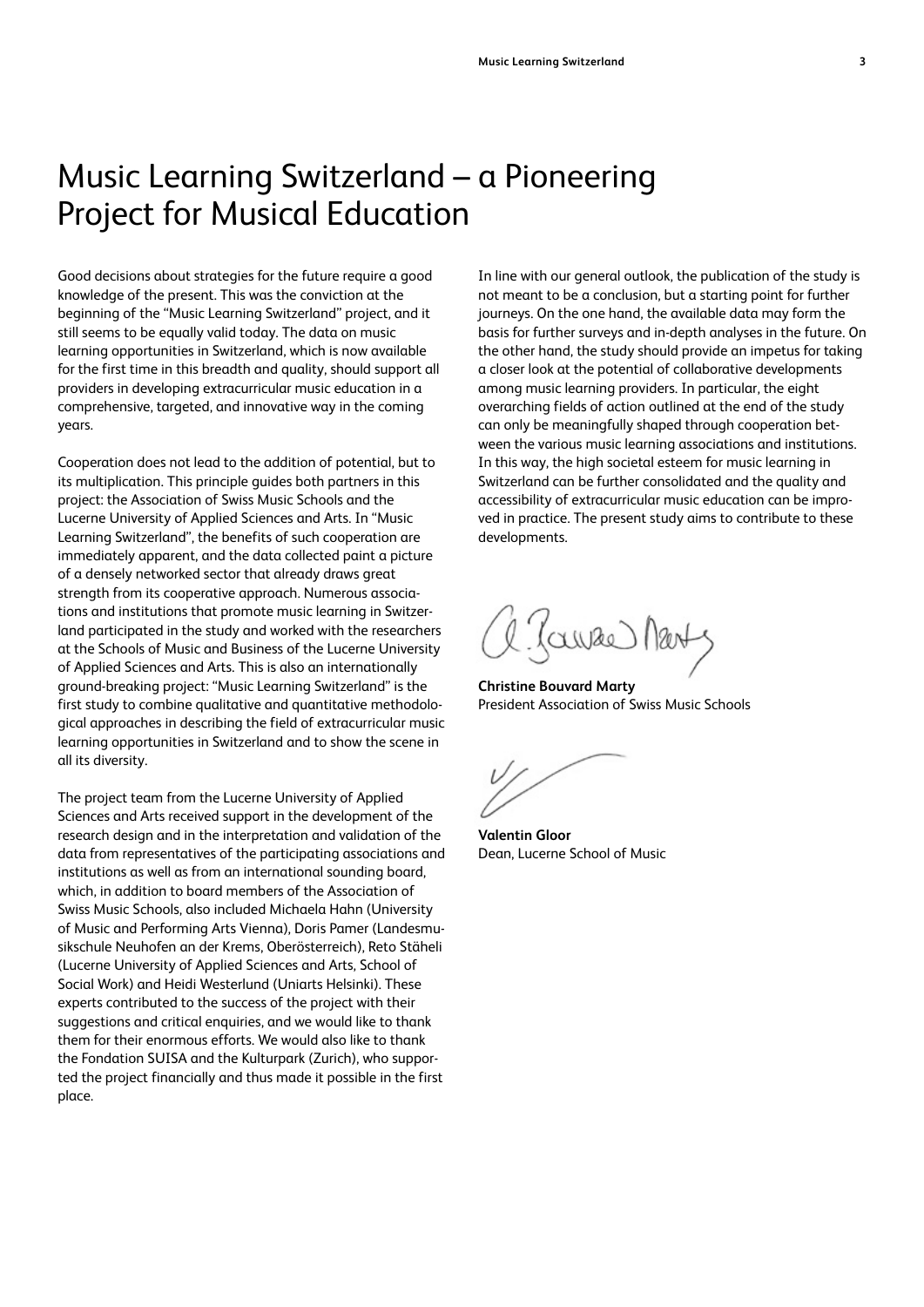### <span id="page-3-0"></span>I. Introduction

#### **Goals of the Study**

"Music Learning Switzerland" gives an overview of extracurricular music learning opportunities in Switzerland and the individuals and institutions who provide them. It presents the players in the sector in their diversity and complementarity and in their specific efforts to achieve quality. The organisation, networking activities, financing, and quality assurance measures of music learning providers; the specialist knowledge and training of music teachers, course leaders, and conductors; as well as the possible influences of digitalisation and social change on future music learning opportunities were examined. The results reveal a sector that, with its high total annual revenue, has economic weight and enjoys a high level of social recognition. Because the sector's offerings enable people to engage in musical activities, they make a significant contribution to the population's participation in, safeguarding of, and development of cultural heritage, stimulating a creative approach to sounds, supporting individuals in the furthering of social and intercultural competencies, contributing to the development of their personal identities and serving to prepare interested young people for professional training in music or music pedagogy. Music learning opportunities respond to the educational and cultural needs of people from all social strata and of all ages.

The continuous development of music education and related musical practices is therefore a social mandate. This study aims to provide empirical data on the music education landscape in order to provide a basis for its future capacities. Since the stocktaking of music education in Switzerland published by the Federal Council in 2005 [\(Musikalische Bildung in der](https://nb-helveticat.primo.exlibrisgroup.com/discovery/search?vid=41SNL_51_INST:helveticat&query=any,contains,sz001499501&lang=de)  [Schweiz](https://nb-helveticat.primo.exlibrisgroup.com/discovery/search?vid=41SNL_51_INST:helveticat&query=any,contains,sz001499501&lang=de)), for which the music education landscape was described and evaluated by experts, no overall view has been taken. Data are only available on individual areas related to music learning. For example, the Federal Statistical Office collects representative data every five years (most recently in 2019) on cultural and recreational behaviour in Switzerland ([Kultur- und Freizeitverhalten in der Schweiz](https://www.bfs.admin.ch/bfs/de/home/statistiken/kultur-medien-informationsgesellschaft-sport/kultur/kulturverhalten.html)) and (most recently in 2020) on cultural professionals in Switzerland ([Kulturschaffende](https://www.bfs.admin.ch/bfs/de/home/statistiken/kultur-medien-informationsgesellschaft-sport/kultur/kulturwirtschaft/personen.assetdetail.17224115.html)), including people who work in cultural education. The Association of Swiss Music Schools regularly conducts a survey among its member schools ([Die Musikschu](https://www.verband-musikschulen.ch/de/downloads-links/dokumentensammlung/Download/411/bericht_vms_statistik_final-pdf)[len der Schweiz in Zahlen](https://www.verband-musikschulen.ch/de/downloads-links/dokumentensammlung/Download/411/bericht_vms_statistik_final-pdf)).

Since there were no models available for a comprehensive survey of extracurricular music learning in Switzerland or in other countries, a separate research design had to be developed for the study. The central challenge was to capture as many of the diverse music learning activities as possible and to do justice to the different understandings of music learning.

#### **Delimitation and Approach**

The study deals with so-called extracurricular music learning opportunities for children, adolescents, and adults. Due to the already very broad scope of the study, music learning and aesthetic education in primary schools and in schools at upper secondary level, as well as musical vocational training at tertiary level and conceptual engagement with sounds (as in music theory) were excluded. The extracurricular music learning offerings are delivered by both amateurs and professionally trained music teachers who, as employees of an institution, as self-employed individuals or as volunteers, guide and support people in learning music. This learning takes place within the framework of individual lessons as well as in smaller or larger groups. In addition to the learning processes that take place through the interactions of teachers, course leaders and coaches with learners, there are also learning worlds that are created through exchanges between music learners or through the use of digital media. Important sources of musical socialisation for children include parents and other people from their family or environment. Finally, informal learning processes are stimulated in individuals in various musical and music-related settings, which, while difficult to grasp empirically, greatly expand the concept of music learning.

Music learning does not simply refer to many years' worth of learning to make music and sing by an individual or a group. It can also be more narrowly defined as the specific preparation and rehearsal for a performance or a musical act – this is usually classed as artistic-musical creation. Conversely, music learning can be understood more comprehensively, namely as a cultural technique through which musical practices are handed down and developed over decades and centuries – this is often categorised as the safeguarding of musical heritage. Based on this broad conceptual field of music learning, into which musical and music-related learning processes of individuals, groups and societies may fall, this study chose to focus on those persons who guide music learning within the framework of formal offerings and who create and ensure the necessary organisational framework.

The term "music learning opportunity" is used in the study. It implies, on the one hand, a variety of approaches to guidance from which people can choose according to their individual learning interests, and, on the other hand, an exchange between those persons providing the opportunities and the learners. Historically, this exchange-based relationship has been largely monetised as music education has become more widespread and professionalised on the part of the providers. However, the use of the term "music learning opportunity" does not imply that learners' perspectives – which are largely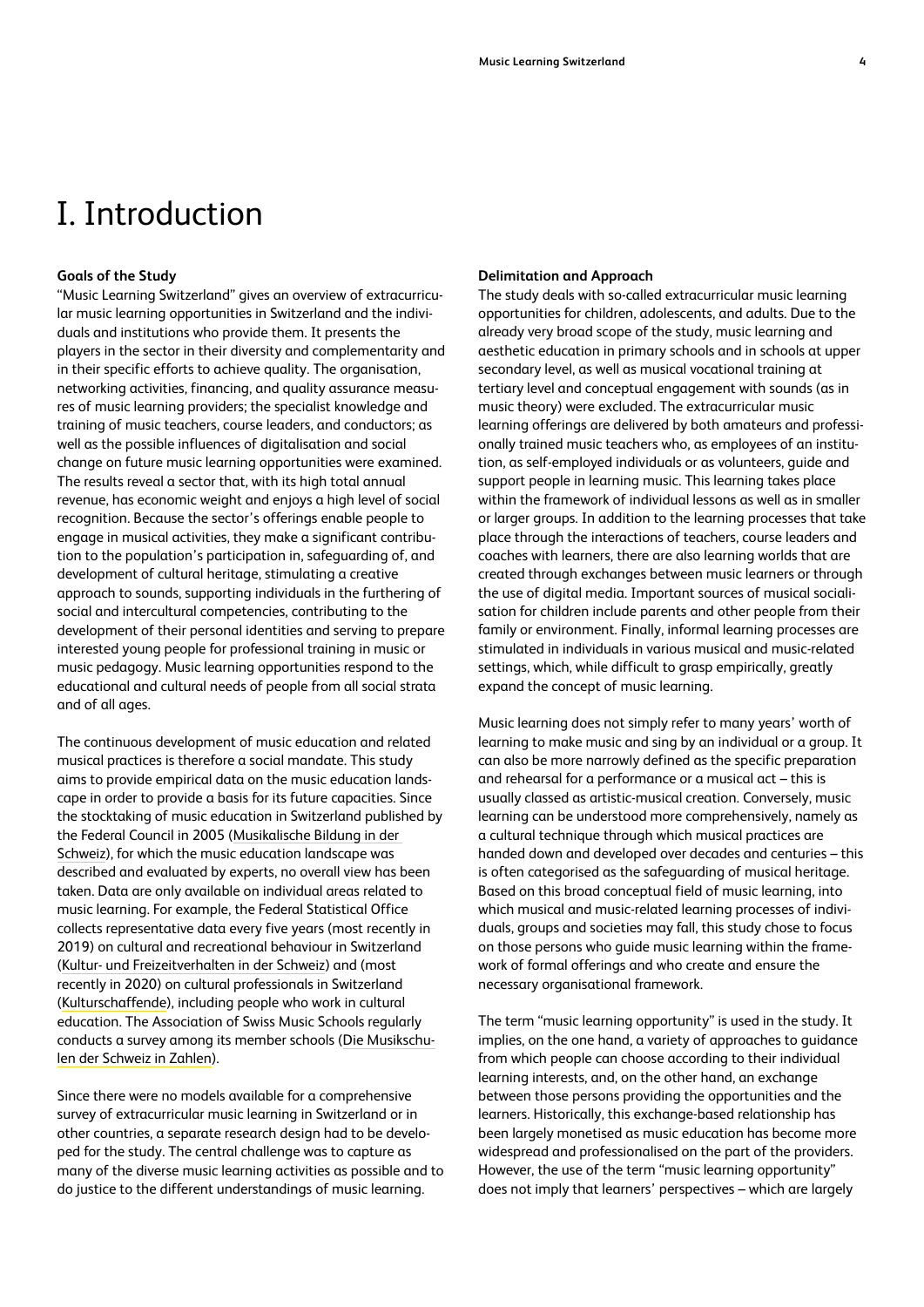excluded from the study – are not important or that music learning can be reduced to an economic dimension. Music is much more than a tradable commodity, and music learning cannot be reduced to competency goals that serve an economic gain or other benefit. Since all human societies cultivate some form of music, music learning has a universal significance.

In order to gain an overview of the providers and the opportunities for music learning, data was collected for the whole of Switzerland in various music cultural areas. On the one hand, semi-structured interviews were conducted with representatives of the 37 associations and institutions participating in the study, 32 of which were transcribed in detail and analysed together with other information (desktop research notes, telephone notes, media releases and e-mail correspondence) using MAXQDA software. Secondly, an online survey was conducted between 25 February 2020 and 8 June 2020 among four types of music learning providers: music schools, large instrumental ensembles (orchestras and wind bands), large vocal ensembles (choirs) and independent music teachers. This further restricted the field of investigation, with survey participants consisting mainly of persons whose offerings focus on the acquisition of competences pertaining to sound production (i.e. instrumental and vocal technical skills), while excluding a large proportion of those who primarily focus on broad cultural participation and competences of social interaction through music and listening (as in the field of community engagement and musical activities in youth centres). The survey link was sent to the members via the participating associations (partly via cantonal associations). Participants answered the survey from one of two perspectives: either as an organisational/ institutional leader or as an individual person who provides music learning opportunities; self-employed music teachers answered the questions for both functions. A total of 1,218 data sets were evaluated, although not all people completed the survey in full and the number of responses decreased over the course of the question sequence.

It can be assumed that the data as a whole represent the music learning landscape in Switzerland with a high degree of accuracy, as results were further corroborated in discussions with experts and representatives of the associations that participated in the study. In the case of the survey data on wind bands and choirs, however, the accuracy may be low due to the low number of data sets and the assessments of the results by representatives of these fields of activity. In terms of gender, there is an almost balanced distribution with 46% of participants being women. Non-German-speaking regions of Switzerland are slightly underrepresented (proportional to the populations of the different linguistic regions): 12% of

participants completed the French-language version of the questionnaire while 88% completed the German-language version. The average age of the participants appears high at 50 years old, which is partly due to an older age of organisational leaders. Since the Covid 19 lockdown occurred during the survey, the data sets were checked for a corresponding influence on some questions, and this was taken into account in the evaluation.

The results of the study are summarised in eight thematic clusters. These lead to a conclusion that outlines possible developments for the Swiss music learning landscape, presented from the perspective of the experts involved. A draft of the summarised results and the conclusion was presented to representatives of the associations that participated in the survey and selected other experts between September and December 2021. Their feedback was incorporated here and in the [detailed research report.](https://zenodo.org/communities/lory_hslu_m_fb/?page=1&size=20)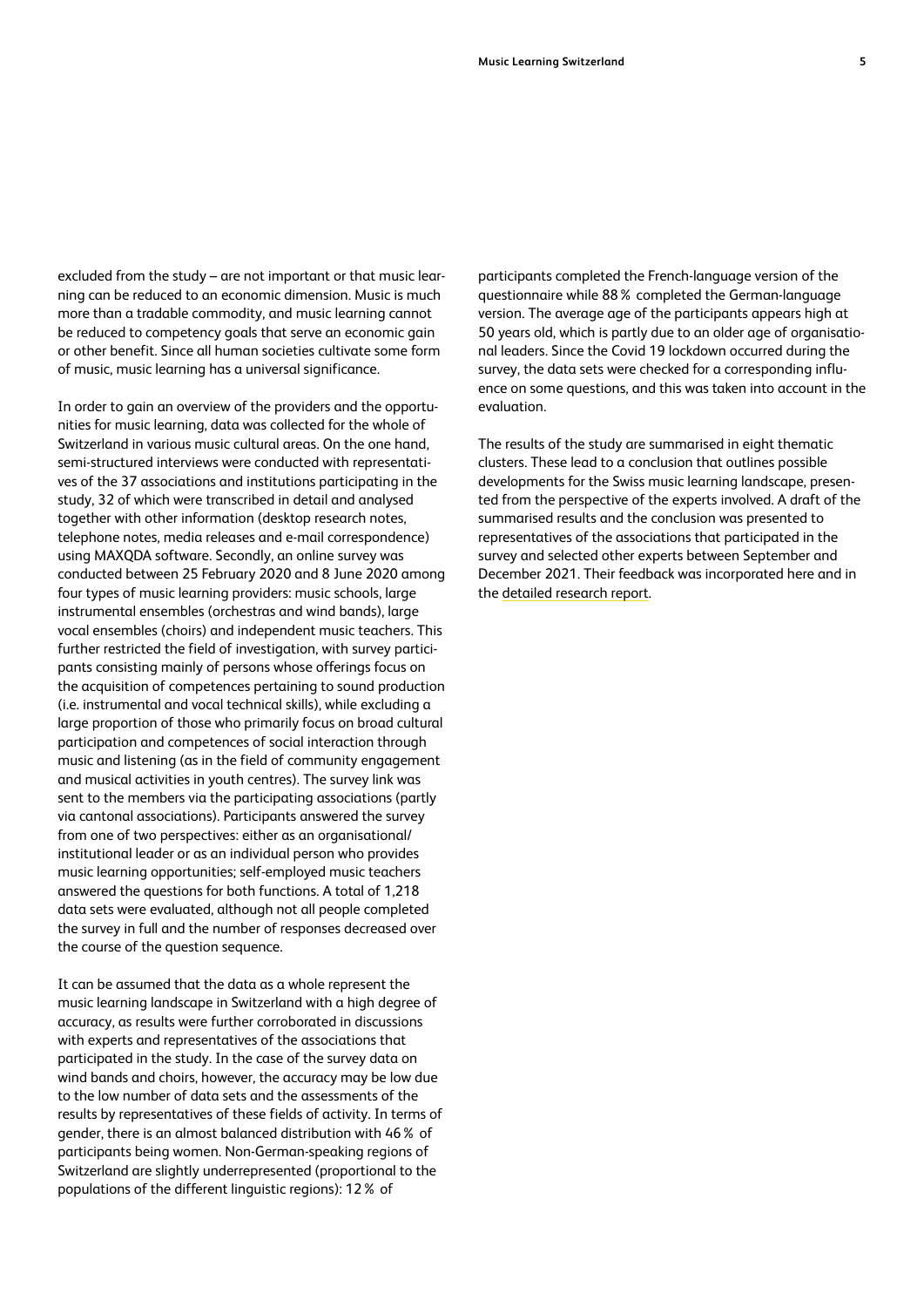#### <span id="page-5-0"></span>**Institutionalised Networks of Music Learning Providers**

The extracurricular music learning landscape in Switzerland is extremely diverse, which is related to the country's linguistic and cultural diversity, liberal economic conditions and grassroots democratic, federalist political system. The latter contributes to the notable prominence of clubs and associations as a type of music learning provider. Three quarters of the institutional music learning providers are organised as associations, which in turn are often united in superordinate associations. The networking of institutions and individuals through associations serves on the one hand to provide mutual professional support and, on the other hand, to pool interests vis-à-vis policy makers.

Since the 19th century, associations have created a framework within the diverse field of music learning and contributed to social cohesion. For example, choral music is organised throughout Switzerland in the [Schweizerische Chorvereinigung SCV](https://www.usc-scv.ch/) (Swiss Choral Association), to which cantonal associations and the [Verein Schweizer Kinder- und Jugendförderung SKJF](http://www.skjf.ch/index.dna) (Swiss Association for Child and Youth Development) belong. Wind music is also federally linked through cantonal associations and united under the umbrella of the [Schweizerischer Blasmu](https://www.windband.ch/de/home/)[sikverband SBV](https://www.windband.ch/de/home/) (Swiss Wind Music Association). Some wind associations also run their own music schools. Almost all music schools that are financed partly by the communes and partly by the cantons on the basis of a performance mandate belong to the [Association of Swiss Music Schools,](https://www.verband-musikschulen.ch/de/home) the group of music learning providers with the highest combined revenue. Among the other music schools are mainly smaller and specialised private music schools and the [Migros Klubschule.](https://www.klubschule.ch/Angebote/Kultur-Kreativitaet/Musik-Kunst-und-Literatur) Music teachers can become members of the [Schweizerischer Musik](https://smpv.ch/en/)[pädagogischer Verband SMPV](https://smpv.ch/en/) (Swiss Music Teachers' Association), founded in 1893. The SMPV operates a placement platform for music teachers, and other similar platforms have been established in recent years, such as the private music school [Instrumentor](https://www.instrumentor.ch/en) with its expanded online services.

Another large field of music learning opportunities, characterised mainly by amateurs (those who pursue musical activities without professional music training and outside of their regular paid work), is the field of traditional and folk culture. The cantonal associations in the field of instrumental traditional music are united in the [Verband Schweizer Volksmusik VSV](https://www.vsv-asmp.ch/de/) (Swiss Traditional Music Association), which mentors young musicians, especially in cooperation with the music schools. The [Eidgenössischer Jodlerverband EJV](https://www.jodlerverband.ch/verband) (Swiss Yodelling Association), the [Schweizerischer Tambouren- und Pfeiferver](https://stpv-astf.ch/en/)[band STPV](https://stpv-astf.ch/en/) (Swiss Drummers and Fifers Association) and the [Schweizerische Trachtenvereinigung STV](https://www.trachtenvereinigung.ch/) (Swiss Traditional Costume Association) offer a wide range of courses. Courses are also offered by the [Haus der Volksmusik HdVM](https://www.hausdervolksmusik.ch/) (House of

Traditional Music), the [ROOTHUUS GONTEN – Zentrum für](https://www.roothuus-gonten.ch/cms/index.php/de/)  [Appenzeller und Toggenburger Volksmusik](https://www.roothuus-gonten.ch/cms/index.php/de/) (Centre for Traditional Music in Appenzell and Toggenburg) and the [Klangwelt](https://klangwelt.swiss/de/)  [Toggenburg](https://klangwelt.swiss/de/) (Soundworld Toggenburg).

There is no specific interest group for music learning in the field of popular music. Many teachers who teach popular music are members of the SMPV (Swiss Music Teachers' Association) or, as musicians who also teach or coach bands, members of [Sonart,](https://www.sonart.swiss/) the association of music performers and composers. The [m4music Festival](http://www.m4music.ch/en/) promotes talented young popular musicians. [Helvetiarockt,](https://helvetiarockt.ch/en/) on the other hand, focuses on the promotion of girls and women. Many learning offerings in the field of popular music take place at institutions for community development and youth centres, for example in the city of Zurich through the [Verein Offene Jugendarbeit Zürich OJA](https://www.oja.ch/) (Association of Open Youth Work Zurich) or in the cantons of Aargau, Solothurn and Zurich through the [Verein für Kinder](https://www.vjf.ch/kinder-und-jugendfoerderung)[und Jugendförderung VJF](https://www.vjf.ch/kinder-und-jugendfoerderung) (Association for Child and Youth Development). Community institutions and youth centres are networked in the [Dachverband Offene Kinder- und Jugendar](https://doj.ch/)[beit Schweiz DOJ](https://doj.ch/) (Umbrella Organisation for Open Child and Youth Work Switzerland) and the [Plateforme romande de](https://federanim.ch/)  [l'animation socioculturelle federanim](https://federanim.ch/) (Platform for Community Development in French-Speaking Switzerland), which, however, do not offer music learning opportunities themselves.

Some associations and networks have other specialised orientations. These include instrument-specific associations such as the [European Piano Teachers Association EPTA Switzer](https://www.epta.ch/de/)[land,](https://www.epta.ch/de/) the [European String Teachers Association ESTA Switzer](https://www.esta-suisse.ch/)[land,](https://www.esta-suisse.ch/) the [European Voice Teachers Association EVTA Switzer](https://www.evta.ch/de_DE/)[land,](https://www.evta.ch/de_DE/) [accordeon.ch](https://accordeon.ch/) or the [Verband Hackbrett Schweiz VHbS](https://www.vhbs.ch/) (Swiss Dulcimer Association). The [Zupfmusik-Verband Schweiz](https://zupfmusik-verband.ch/)  [ZVS](https://zupfmusik-verband.ch/) (Swiss Association of Plucked String Instruments) is an association for string instrumentalists and ensembles. Amateur orchestras in the field of art music, including many youth orchestras, belong to the [Eidgenössischer Orchesterverband](https://www.eov-sfo.ch/index.php/de/)  [EOV](https://www.eov-sfo.ch/index.php/de/) (Swiss Federal Orchestra Association).

Church choirs and organists are organised in the [Reformierter](https://www.rkv.ch/)  [Kirchenmusikverband Schweiz RKV](https://www.rkv.ch/) (Swiss Reformed Church Music Association), the [Katholischer Kirchenmusik Verband](https://www.skmv.org/)  [SKMV](https://www.skmv.org/) (Catholic Church Music Association) and the [Schweizeri](https://www.kirchengesangsbund.ch/)[scher Kirchengesangsbund SKGB](https://www.kirchengesangsbund.ch/) (Swiss Church Choral Society). The Association [Rhythmik Schweiz](http://www.rhythmik.ch/) (Rhythmics Switzerland) brings together music and movement teachers, who are active in the fields of elementary music learning and special needs education, as well as in some aspects of music education. Professionals in the latter field are also united in the [Verein](http://www.seniorenrhythmik.ch/)  [Erwachsenen- und Seniorenrhythmik nach Dalcroze](http://www.seniorenrhythmik.ch/) (Association for Adult and Senior Rhythmics According to Dalcroze) and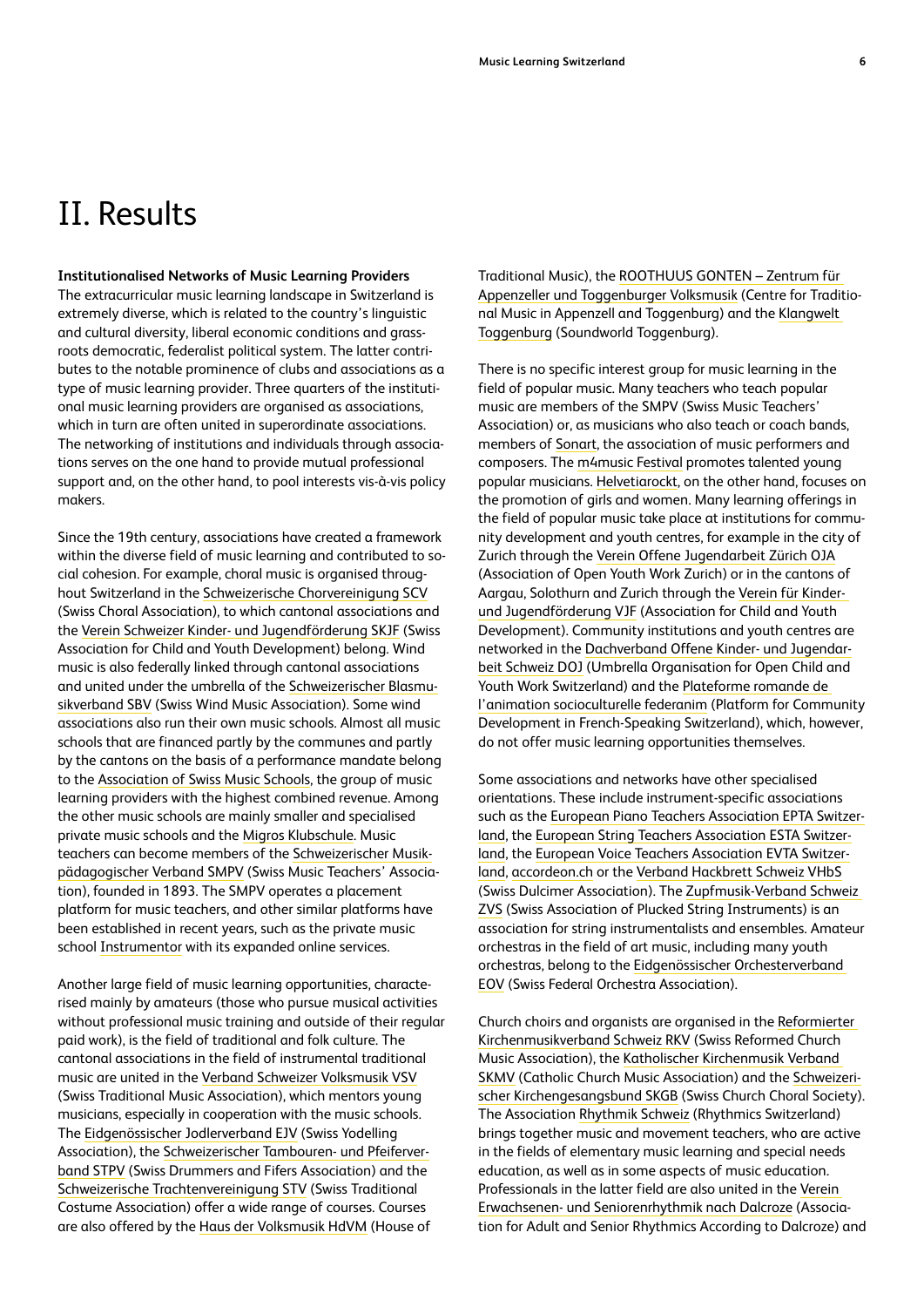<span id="page-6-0"></span>in the [Gesellschaft Musikgeragogik Schweiz](https://musikgeragogik.ch/) (Swiss Association for Music Geragogics). The central artistic movement discipline, dance, had to be largely excluded from this study, but it plays an important role in elementary music learning. The entire field of music theatre was also beyond the scope of the project.

The field of music outreach, which has grown steadily over the past decades, is of great importance for music learning. Its protagonists, with their diverse music learning activities, are networked in the [Verein Musikvermittlung Schweiz+](https://musikvermittlungschweiz.ch/) (Music Outreach Switzerland+) and have developed the [Kompass](https://kompass.kultur-vermittlung.ch/en/compass)  [Musikvermittlung](https://kompass.kultur-vermittlung.ch/en/compass), a music education guide for the conception and evaluation of music learning opportunities. Equally important are course weeks, such as the [Musik-Kurswochen](https://www.musikkurswochen.ch/?l=en)  [Arosa](https://www.musikkurswochen.ch/?l=en) (Arosa Music Course Weeks), and music camps, such as those run by many associations. The appropriate infrastructure for such camps and rehearsal weeks is provided by venues such as the [Musikinsel Rheinau.](https://www.musikinsel.ch/de) The [Schweizer Musikzeitung SMZ](https://www.musikzeitung.ch/de) (Swiss Music Review) is published ten times a year and covers a wide range of topics related to music learning.

#### **Sector Structure and Financing**

The music learning sector is sustained by a cooperation of institutions and persons who develop and implement music learning opportunities at a high level of professionalism and – in the field of amateur music – through a great deal of voluntary work (Figure 1). The music learning opportunities of the providers participating in the survey (Figure 2) are financed with different shares of contributions from learners (on average 42%), annually recurring contributions from the public sector (on average 27%) and other sources of funding (on average 31%). These percentages do not provide information on the absolute numbers of funds and vary both within and between the areas of activity – music schools, for example, are financed with the highest share of annually recurring public funds (57% on average).



Figure 1: Participants (as a %) who indicated non-compensated personnel services necessary for the operation of each type of undertaking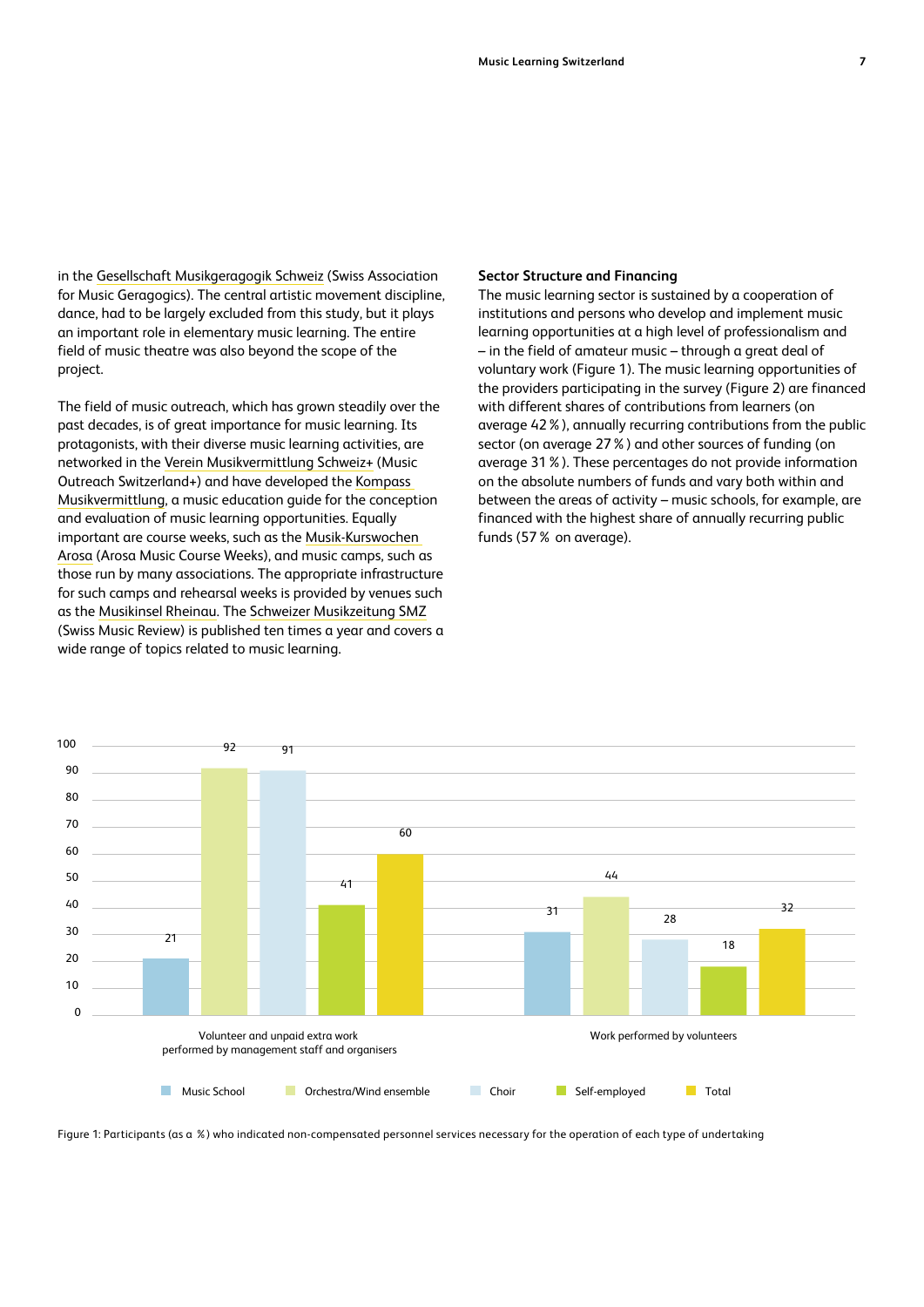

Figure 2: Funding sources (in %) for music learning providers (including self-employed music teachers' income) for the last business year, according to survey participants

One of the characteristics of the sector is that it is small-scale, with a high proportion of performers working multiple jobs on a part-time basis (Figure 3). Self-employment as a music teacher is often pursued in combination with another occupation. For example, two fifths of the participants who work as music teachers either at a music school or as self-employed professionals have both jobs. 14% of self-employed music teachers and choir directors and 9% of self-employed music teachers and music school directors have both jobs. Of the participants who work as self-employed music teachers and conductors of orchestras and wind bands, 10% perform both functions. 18% of music school directors and music teachers carry out both activities, as do 16% of music school directors and conductors of orchestras and wind bands and 4% of

music school directors and choir directors. 15% of the employed music teachers and conductors of orchestras and wind bands and 13% of the employed music teachers and choir directors work in both functions. 23% of the group of choir directors and conductors of orchestras and wind bands state that they pursue both activities.

Of the participating employed music school teachers and self-employed music teachers who are younger than 50, more than half are also active artistically. The proportion is lower among the older participants. Furthermore, one fifth of the music teachers with a degree from a music university say that they are also engaged in non-music-related gainful employment.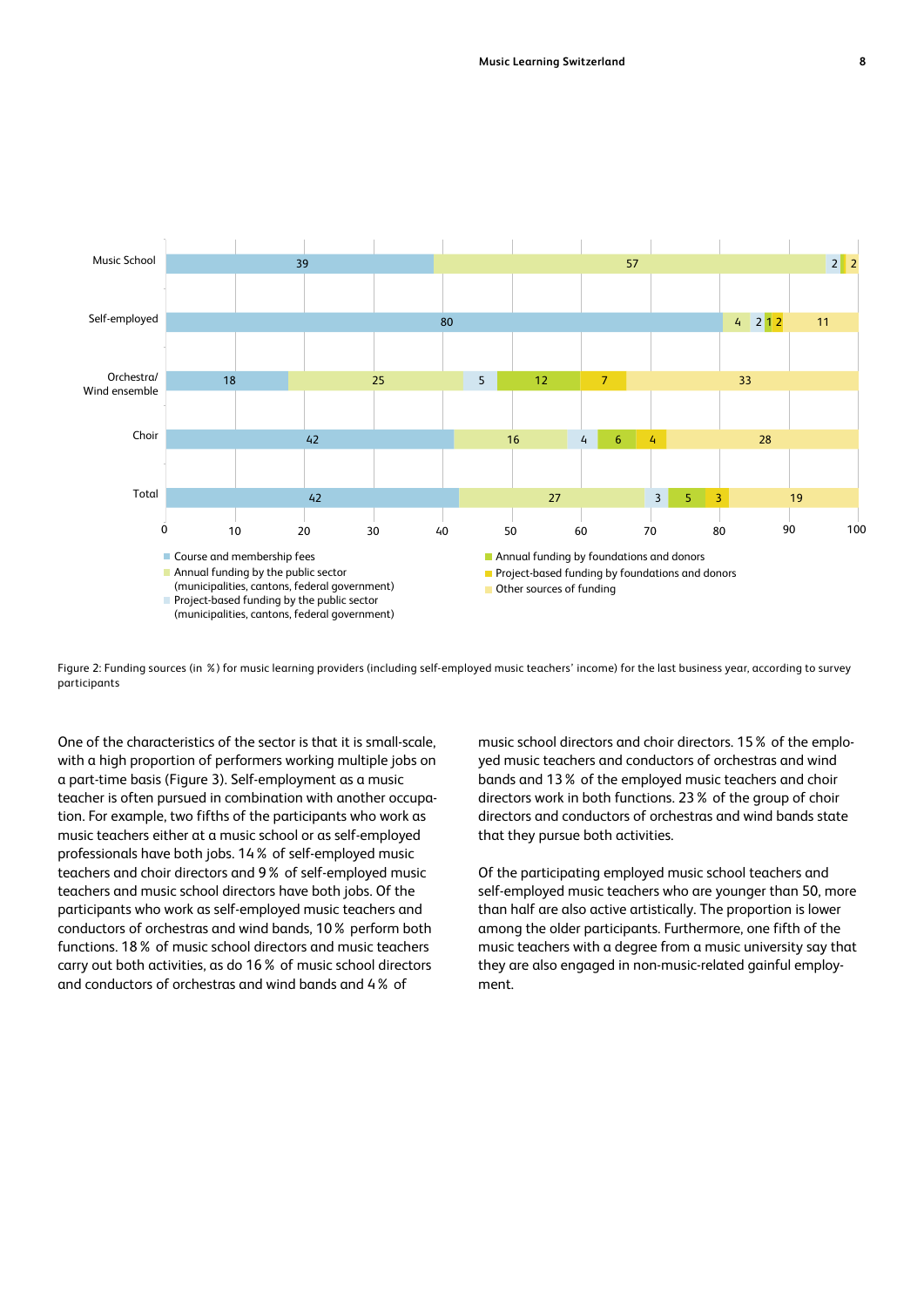<span id="page-8-0"></span>

Figure 3: Proportions (in %) of participants in the respective areas who are active in both roles

This overlapping of activities contributes to networking across the sector. This takes place institutionally through collaborations, which are most often cultivated by music schools, with their broad range of music learning opportunities. 72% of the music schools state that they cooperate intensively with a primary school. The high proportion of cooperation is also related to the size of the institutions: among the music schools are institutions that generate an average revenue of more than CHF 0.5 million, while that of music learning providers in the other areas of activity is on average around ten times lower. In principle, however, the music learning providers are institutionally well and widely networked.

#### **Quality Assurance and Professionalisation**

The quality of the music learning opportunities is ensured by the providers through various metrics (Figure 4). Regular written evaluations by learners or legal guardians are common in almost half of the music schools (44%) and thus in those music learning institutions with the highest share of recurring public funding. In the other areas, however, written evaluations are rare, which may be due to the effort and costs involved. The music schools also record the highest values for the other quality assurance metrics surveyed. Many of them regularly use "exchanges between colleagues" (60%), "visits and feedback from colleagues" (34%), "professional development" (74%) and "level tests" (54%). Regular "competitions" are – excepting self-employed music teachers (13%) – widespread

in all fields of activity (orchestra/wind band: 45%, choir: 40%, music schools: 47%). In the amateur sector, competitions are not only to be considered under the aspect of quality assurance, but also as important elements of musical festival cultures that build a strong sense of identity for the participants. Overall, the data shown here for the areas of orchestra/ wind band and choir could be strongly influenced by the group of participants in the online survey: according to statements by representatives of those groups, the values for the metrics used for quality assurance are too low.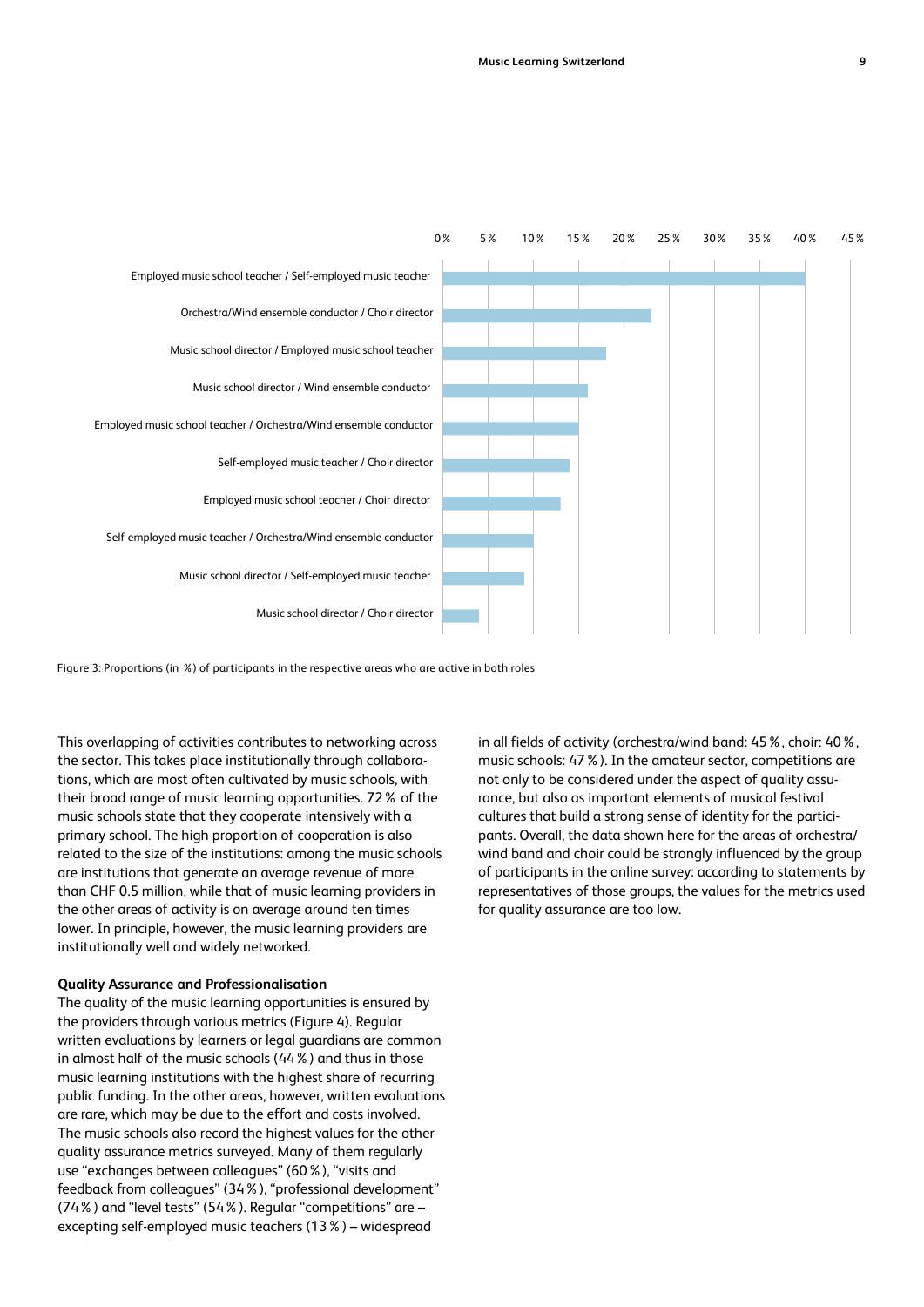

Figure 4: Music learning providers (as a %) according to regularly used quality assurance metrics

According to the participating organisational leaders, presumably in view of the rising level of education in Switzerland, a high level of professionalisation is expected among those implementing music learning programmes, whereby the master's degree in music education will remain the most important degree in the future (Figure 5), while other types of training and further education from music universities are considered to be less significant. Today, 64% of the music teachers employed by music schools and 60% of self-employed music teachers have a master's degree in music education or an equivalent qualification. Music school directors assume that in ten years this figure will be 82%, while self-employed music teachers project 78%. Even among the orchestra and wind band conductors and choir directors, who, in the case of choir and wind music, often have specific bachelor's degrees (Bachelor of Church Music, Bachelor of Wind Band Conducting), around two-fifths have a master's degree in music education (orchestra/wind band: 40%; choir: 42%). This shows the high degree of professionalisation of the conductors and choir directors in the amateur sector. However, orchestra, wind band and choir presidents assume that in ten years' time significantly fewer performers in this area will have a master's degree in music education. The comparison cannot be read as a decrease, however, since the organisational leaders may lack

full awareness of the current situation among practitioners and their assessment might therefore assume a lower degree of professionalisation. However, considerations regarding the price of association membership fees paid by music learners – and thus the accessibility of the music learning opportunities offered by orchestras, wind bands and choirs – might also have played a role in the assessment, because a high level of professionalisation among the musical directors of orchestras, wind bands and choirs requires corresponding funding.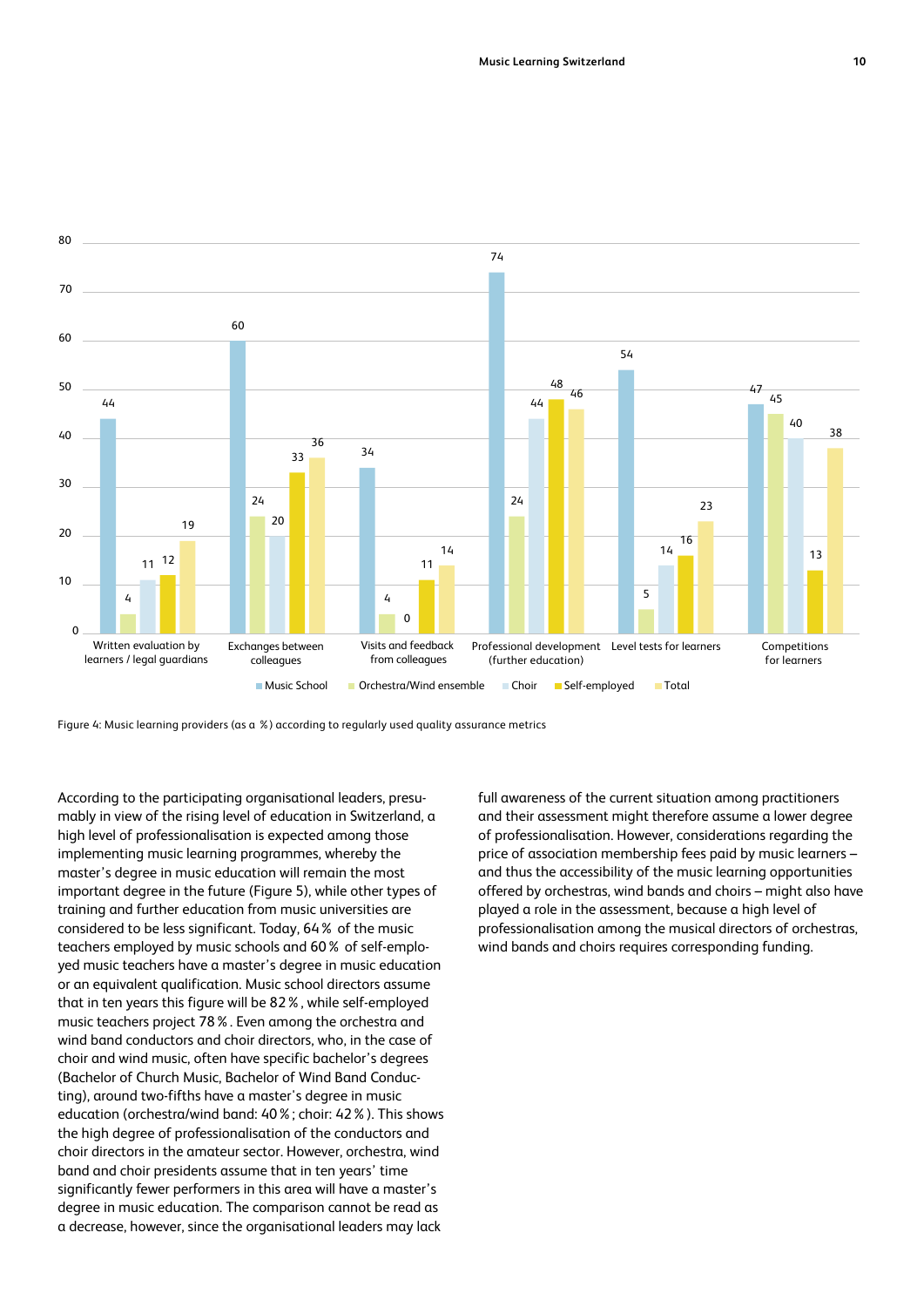<span id="page-10-0"></span>

Figure 5: Persons providing music learning opportunities (share in %) who hold a master's degree in music education "currently" (indicated by these persons themselves) and "in 10 years" (assumed by organisational leaders)

Accordingly, courses offered by music associations are not only widespread today – particularly among amateurs (orchestra/ wind music: 53%; choir: 43%) – but presidents predict they will also account for a high proportion of available courses in the future (orchestra/wind music: 63%; choir: 44%). At present, relatively few (15%) of the individuals running the music learning offerings have completed training as a course leader for [Jugend und Musik](https://www.bak.admin.ch/bak/de/home/sprachen-und-gesellschaft/musikalische-bildung/herzlich-willkommen-beim-programm-jugend-und-musik.html) (Youth and Music), the federal programme intended to foster widespread singing and music-making. The music school directors, in particular, assume that these courses could become much more important for their institutions in the future (55%). Estimates by the organisational leaders of orchestras and wind bands are lower (26% each), and the self-employed consider the future importance of training as a Youth and Music course leader to be minor (12%).

#### **Age Groups and Demographic Change**

According to organisational and institutional leaders, the majority of people pursuing music learning opportunities in the future will be adults of all age groups (Figure 6). They believe that in ten years only 40% of learners will be children and young people (up to 19 years of age), while the persons providing music learning opportunities state that today 62%

of the learners belong to this age group. In fact, the estimates differ here depending on the field of activity: independent music teachers assume a proportionate increase of one tenth in child and adolescent learners. Estimates of the current proportion of this age group by persons providing music learning opportunities differ from future projections by organisational leadership. In the case of music schools this difference is only slight, but in the case of large ensembles it is more pronounced.

These divergences might be due to the different perspectives of persons providing music learning opportunities and organisational and institutional leaders, which is why no prognosis can be derived from this type of comparison. However, the overall 22% difference in estimating the proportion of musiclearning 7- to 19-year-olds between those in organisational leadership roles and those who are implementing music learning opportunities is too great to disregard experts' expectation of a major demographic change in music education. In light of the possible scenarios of the 2020–2050 population development projected by the Swiss Federal Statistical Office [\(Szenarien der Bevölkerungsentwicklung](https://www.bfs.admin.ch/bfs/de/home/statistiken/bevoelkerung/zukuenftige-entwicklung/schweiz-szenarien.assetdetail.14963221.html))  [2020–2050\)](https://www.bfs.admin.ch/bfs/de/home/statistiken/bevoelkerung/zukuenftige-entwicklung/schweiz-szenarien.assetdetail.14963221.html)), which assume only a slight increase or a constant number of children and adolescents in absolute figures, the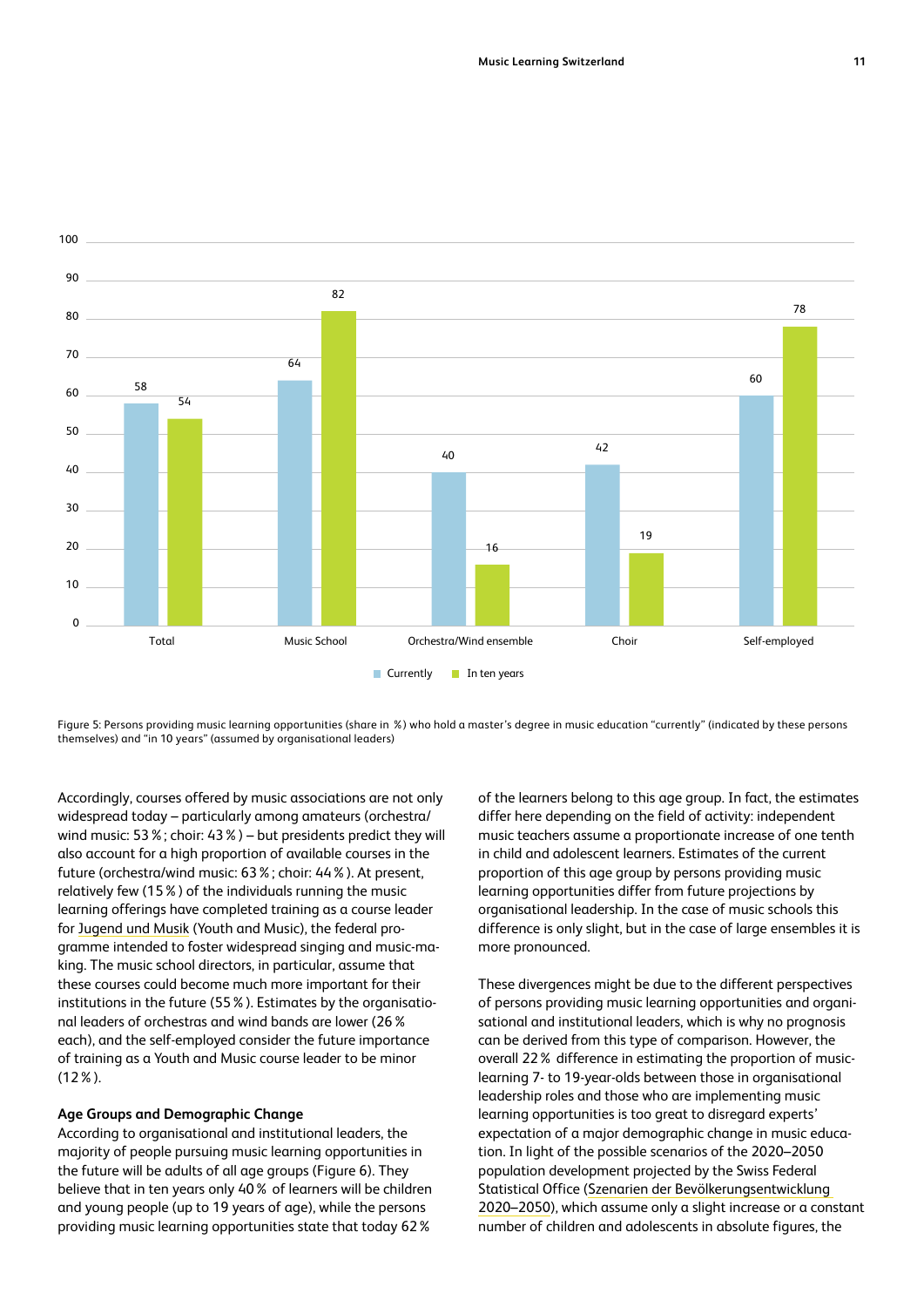assessment of organisational leaders in comparison to those running music learning activities on the ground ranges between a marked decline in the musical education of children and adolescents and a very strong growth in demand for music learning options for adults. Given the public sector's focus on supporting music learning opportunities for children and young people, this anticipated age distribution poses major challenges for music education and raises fundamental questions. For example, the effects on the amateur sector and on musical life

in Switzerland overall must be assessed if fewer children and young people were to be reached by music learning opportunities in the future. This in turn requires a discussion about whether measures should be taken to counter this pessimistic assessment of the future musical education of children and young people. Furthermore, any such measures would have to take into account the heterogeneity of society, which is likely to increase further, not least due to the migratory movements that affect population growth.



Figure 6: Distribution of learners pursuing music learning activities (in %) by age group "currently" (indicated by persons implementing music learning opportunities) and "in 10 years" (assumed by organisational and institutional leaders)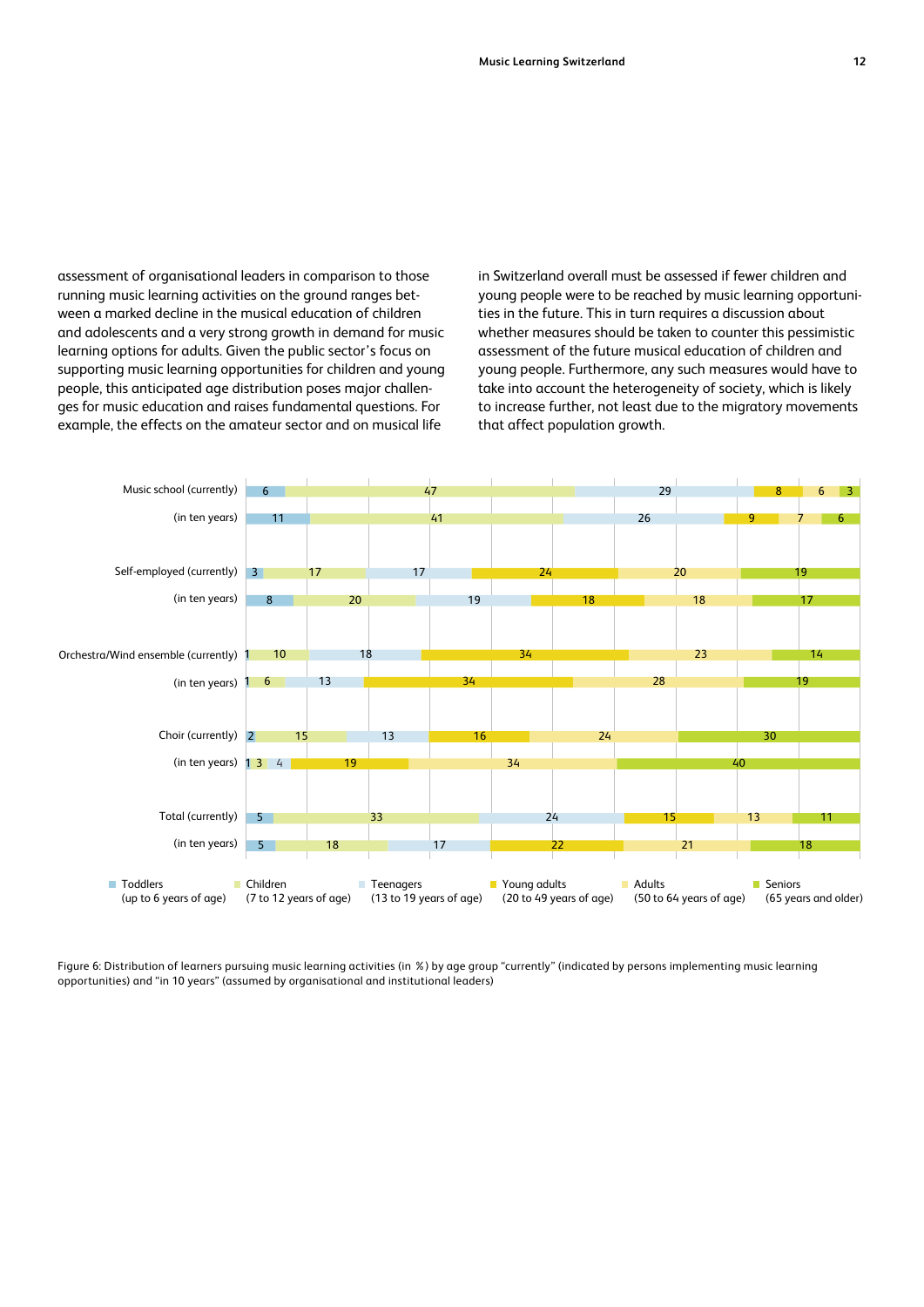#### <span id="page-12-0"></span>**Inclusion and Diversity**

The statements of the interviewed experts suggest that the demand for target-group-oriented music learning opportunities will increase. Already today, there is a specialisation in music learning opportunities, which is likely to grow, not least due to demographic change and the expected increase in diversity in society. This speaks to the issues of integration and inclusion, which aim to make music learning opportunities increasingly accessible to members of lower income groups, people with a migration background, older adults, and people with disabilities. Currently, music learning opportunities do not seem to be accessed equally by all population groups, as indicated by data from the survey of cultural behaviour ([Erhebung des Kulturverhaltens](https://www.bfs.admin.ch/bfs/de/home/statistiken/kultur-medien-informationsgesellschaft-sport/kultur/kulturverhalten.html)), which shows singing activities for around one fifth of the population in Switzerland over the age of 15 and instrumental activities for almost as many, although the percentage for the latter is just over half of that for people from financially disadvantaged households compared to people from more affluent households.

In recent years, therefore, integration and inclusion have increasingly been brought into the focus of cultural policy as part of the issue of cultural participation ([Kulturelle Teilhabe](https://www.bak.admin.ch/bak/de/home/sprachen-und-gesellschaft/kulturelle-teilhabe.html)). The Association of Swiss Music Schools has developed a vision for the integration of children and young people with a migration background through musical education ([Integration](https://www.verband-musikschulen.ch/de/downloads-links/dokumentensammlung/Download/345/vms_leitfaden_integration-durch-musikalischebildung_final_juni2020-pdf)  [von Kindern und Jugendlichen mit Migrationshintergrund](https://www.verband-musikschulen.ch/de/downloads-links/dokumentensammlung/Download/345/vms_leitfaden_integration-durch-musikalischebildung_final_juni2020-pdf)  [durch musikalische Bildung](https://www.verband-musikschulen.ch/de/downloads-links/dokumentensammlung/Download/345/vms_leitfaden_integration-durch-musikalischebildung_final_juni2020-pdf)), and numerous projects, such as the [BaBeL Strings](https://babelstrings.ch/) in Lucerne or the association [Superar Suisse](http://www.superarsuisse.org/), have experience in the development and implementation of projects with an integration goal. Intercultural choir projects

and open singing aimed at people of different ages have contributed to the public perception of the importance of music in connection with integration and inclusion. The [Ateliers](https://adem.ch/en/home-page) [d'ethnomusicologie ADEM](https://adem.ch/en/home-page) in the highly diverse city of Geneva have been offering a wide range of music learning opportunities by and for people with and without a migration background since 1983. [Artlink,](https://artlink.ch/) an organisation for cultural cooperation, finds placements for music educators from countries outside the European Union.

Nevertheless, in the view of some experts, there is a need for action with regard to diversity and inclusion. Mention was made of a demand for greater diversity among persons leading musical activities, in order to better reflect the diversity among learners. In this context, gender distribution among those who run music learning offerings and head music learning institutions is also an important issue. A look at the gender distribution among the participants of the survey shows a clear imbalance (Figure 7). The proportion of women among orchestra and wind band conductors is 15%, among music school directors 30% and among presidents of orchestras and wind bands 37%. In the choir sector, the distribution seems to be balanced, with women accounting for 45% of choir presidents and 50% of choir directors. In contrast, there is a higher proportion of women than men among employed (57%) and self-employed (58%) music teachers. Since the data basis for the various fields of activity varies and in some cases is quite small, it does not provide an exact nationwide picture of the gender distribution, however, the data show approximate values that were confirmed in interviews with representatives of the various fields of activity.



Figure 7: Women (ordered by amount, in %) by field of activity (confidence interval: 95%)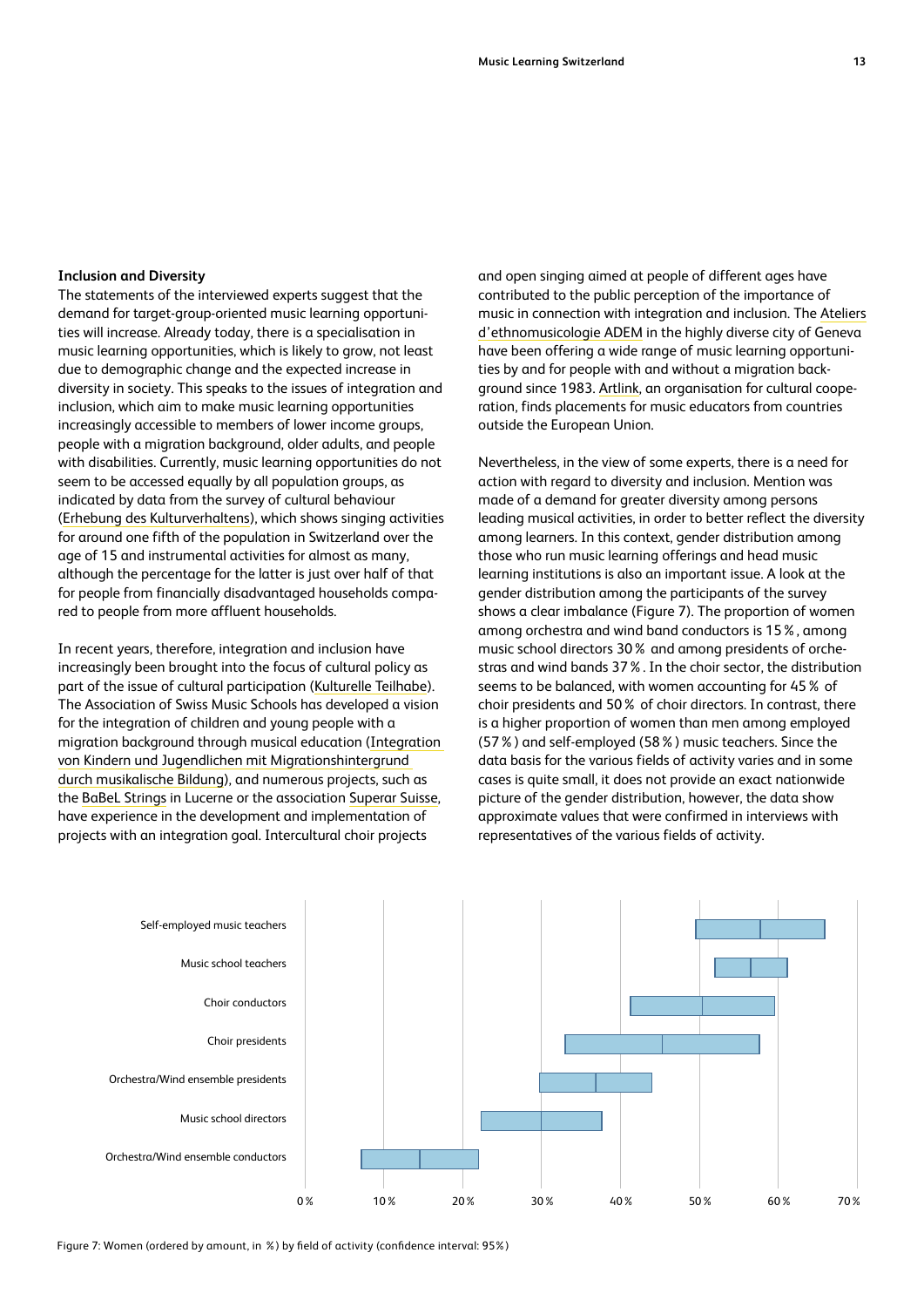#### <span id="page-13-0"></span>**Target Dimensions of Music Learning Opportunities**

To make apparent the different conceptions about music learning opportunities – and thus of music learning – among survey participants, a construct with 14 possible target dimensions of music learning opportunities was created. Individuals implementing the music learning activities gave their assessments of the characteristics of their current offerings in relation to other music learning activities, while organisational leaders were asked to estimate how the importance of these target dimensions would have changed in ten years' time compared to the present.

Organisational and institutional leaders – without major differences between the language regions – assume that the four most important target dimensions of today's music learning opportunities, as determined by those implementing the activities (Figure 8), will also have the greatest increase in importance in ten years: "building competence in playing music with others", "increasing the joy (of music)", "improving well-being" and "supporting personality development" (Figure 9). Leaders foresee a medium increase in the importance of five target dimensions to which providers currently attribute medium importance in their music learning opportunities: "developing social skills", "developing listening skills", "developing creative skills", "introducing students to the diversity of musical languages" and "improving sensorimotor skills". For three out of the four target dimensions that are considered least important by those running music learning opportunities today, organisational leaders also see the least increase in importance for future music learning opportunities: "improving body expression", "developing music theory knowledge" and "safeguarding musical heritage", although the latter might have been considered more important by representatives of traditional culture who did not participate in the survey.

It is striking that for the target dimension "developing instrumental or vocal technical skills", organisational leaders assume that there will be a comparatively low increase in importance – more so the younger their age. Conversely, those delivering the music learning opportunities see this target dimension as the sixth most important in their current music learning offerings, whereby a significant connection with the completion of a music university degree can be ascertained: survey participants with such a degree rate the current importance significantly higher than other participants. This is probably related to the learners with whom these survey participants work, whose goal is usually to achieve a high level of instrumental or vocal technical skill.

Finally, there is a clear difference in the target dimension "promoting socio-cultural integration", which today is ranked thirteenth, i.e. second to last, of the fourteen target dimensions by those who run music learning activities. Women rate this

target dimension as significantly more important than do men, as do participants from French- and Italian-speaking regions compared to the rest of Switzerland, and choir directors and orchestra and wind band conductors rate it more importantly than do music school teachers and self-employed music teachers. In the next ten years, organisational leaders expect the fifth-largest increase in importance for the target dimension "promoting socio-cultural integration", whereby this is estimated as significantly greater by music school directors and self-employed music teachers than by other leadership figures – especially in comparison with the current assessment by the individuals running music learning activities. The answers regarding future learning experiences, training, and further education of those who deliver the music learning opportunities could indicate expectations of a stronger orientation in music pedagogical professional training towards cultural participation and community development; the organisational leaders do not attach any importance to degrees in the field of social work, which would be an expected source of training for promoting socio-cultural integration.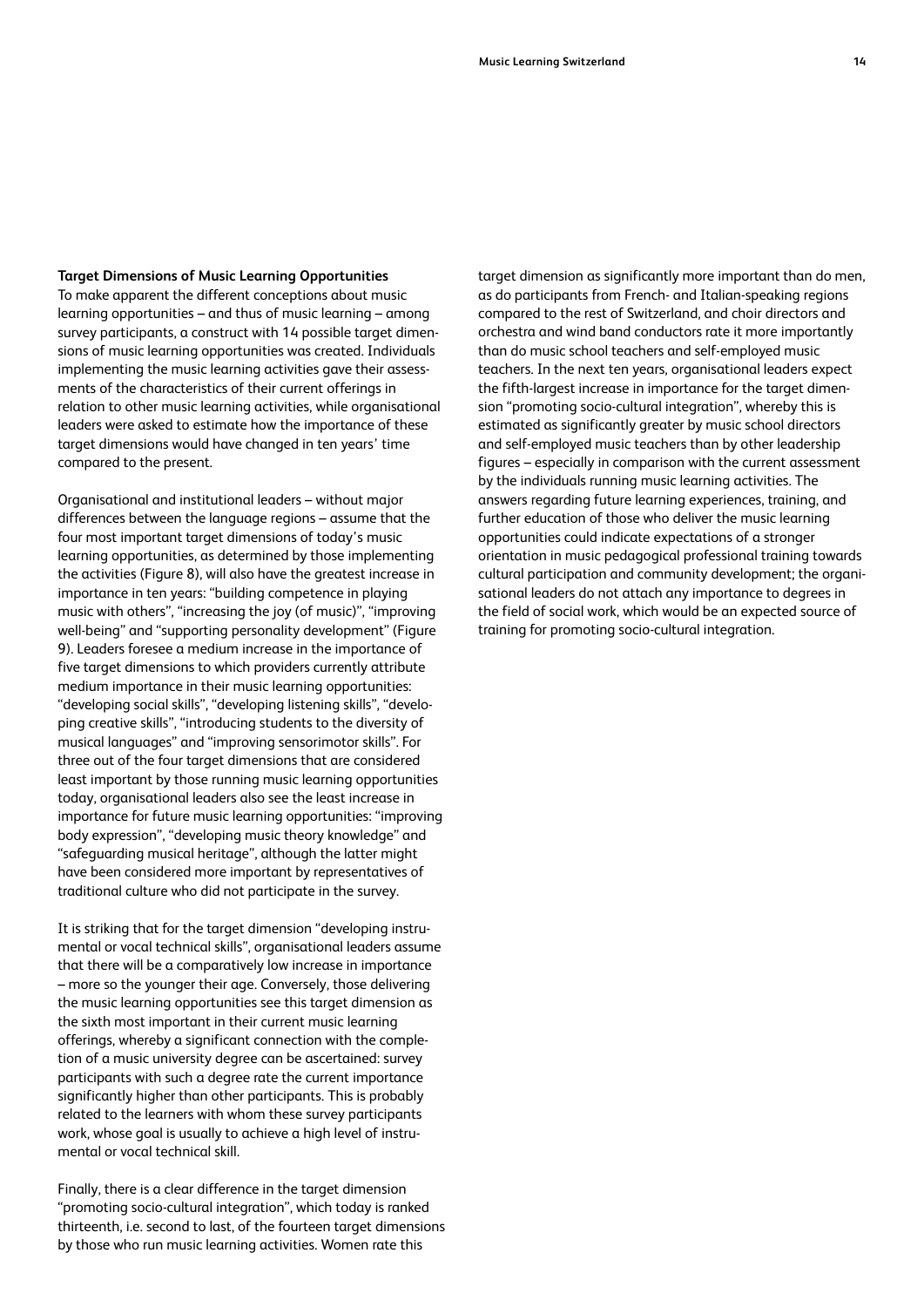

Figure 8: Target dimensions of music learning opportunities "today" (indicated by persons running music learning opportunities in the different activity areas according to importance on a scale of 0 to 1 compared to other music learning opportunities)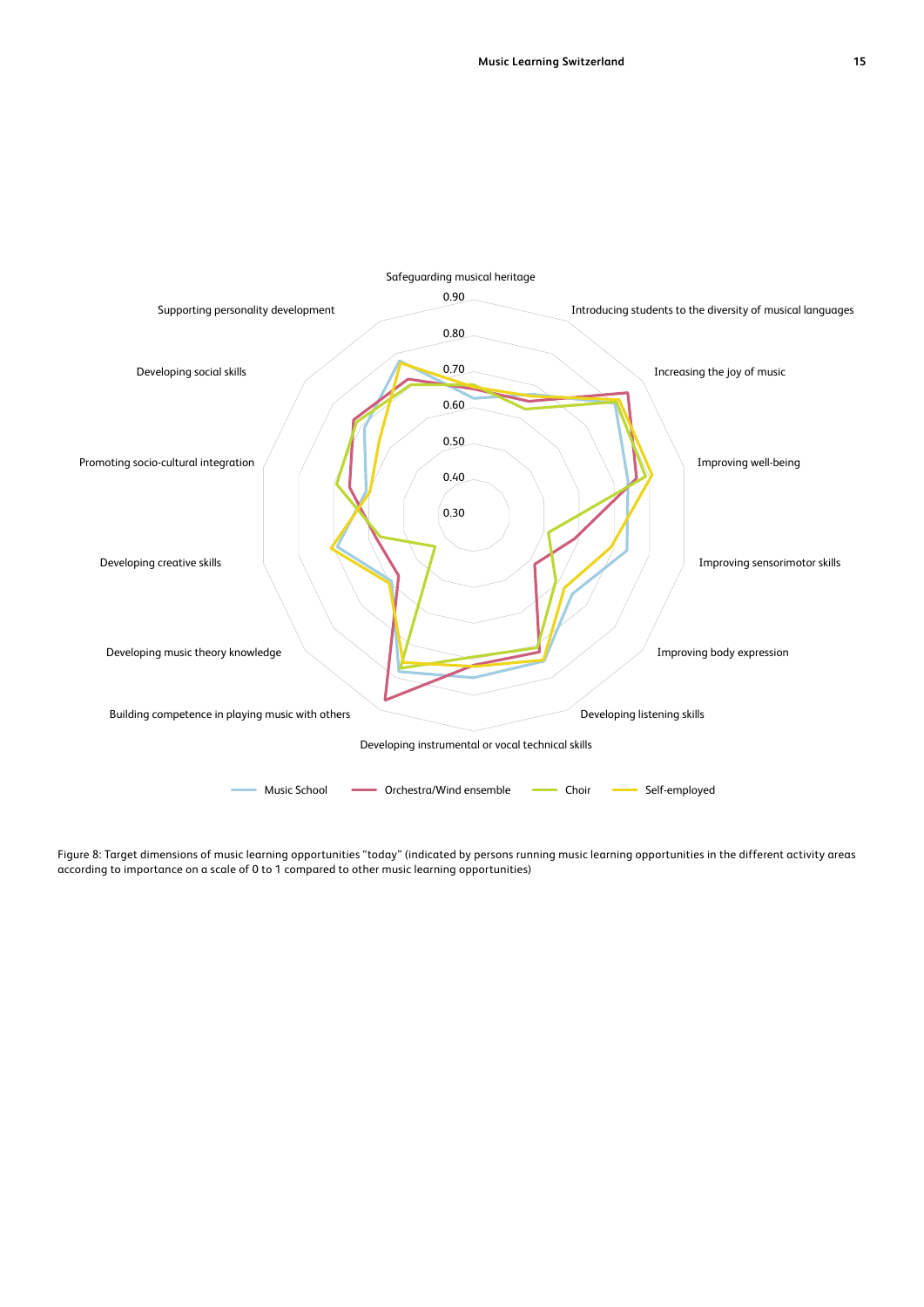<span id="page-15-0"></span>

| <b>Target dimension</b>                                    | <b>Change over 10 years</b><br>(0=none, 1=maximum<br>increase in importance) | Ranking<br>(Significance "today") |
|------------------------------------------------------------|------------------------------------------------------------------------------|-----------------------------------|
| Building competence in playing music with others           | 0.69                                                                         | 2                                 |
| Increasing the joy of music                                | 0.68                                                                         | $\mathbf{1}$                      |
| Improving well-being                                       | 0.67                                                                         | 3                                 |
| Supporting personality development                         | 0.66                                                                         | $\frac{1}{4}$                     |
| Promoting socio-cultural integration                       | 0.65                                                                         | 12                                |
| Developing social skills                                   | 0.65                                                                         | 7                                 |
| Developing listening skills                                | 0.64                                                                         | 5                                 |
| Developing creative skills                                 | 0.63                                                                         | 10                                |
| Introducing students to the diversity of musical languages | 0.63                                                                         | 9                                 |
| Developing instrumental or vocal technical skills          | 0.62                                                                         | 6                                 |
| Improving sensorimotor skills                              | 0.61                                                                         | 8                                 |
| Improving body expression                                  | 0.61                                                                         | 13                                |
| Developing music theory knowledge                          | 0.54                                                                         | 14                                |
| Safeguarding musical heritage                              | 0.53                                                                         | 11                                |

Figure 9: Ranking of changes in target dimensions of music learning activities "in ten years" (projected by leaders according to increase in importance on a scale from 0 to 1) and indication of ranking of target dimensions of music learning opportunities "today" (described by persons running music learning opportunities in order of importance)

With regard to the music by Swiss composers that is taught or played in lessons, courses, workshops or rehearsals, the answers point to an expectation of constancy. According to the respondents, the proportion of music by Swiss composers is currently around a quarter, and in ten years' time it will also account for a quarter of the music taught or played in music learning programmes. With this assumption, music learning may also support the current musical work of Swiss composers to a similar extent in the future.

**Between Broad Participation and Individual Excellence**  Support for music learning – especially for children and young people – is characterised alternatively as catering to the general public or fostering individual talent, depending on the objective. The distinction is made, albeit not expressly, in [article 67a](https://www.fedlex.admin.ch/eli/cc/1999/404/en#art_67_a), which was incorporated into the Federal Constitution of the Swiss Confederation in 2012. To implement the constitutional article, the Confederation has created regulatory foundations: for the [mentoring of talented individuals,](https://www.bak.admin.ch/bak/de/home/sprachen-und-gesellschaft/musikalische-bildung/herzlich-willkommen-beim-programm-jugend-und-musik.html) the federally financed "talent card" system is being developed, whereby talented individuals have access to a certain amount

of funding; for the fostering of music at the broader grassroots level, the [Jugend und Musik](https://www.bak.admin.ch/bak/de/home/sprachen-und-gesellschaft/musikalische-bildung/herzlich-willkommen-beim-programm-jugend-und-musik.html) programme was launched. Jugend und Musik is also intended to support the holistic development of children and young people and is mainly used by those directing music schools, wind bands and choirs.

Music education providers position themselves differently – even within the same field of activity – between the demand for maximum musical and cultural participation on the one hand and performance-oriented cultivation of talent on the other. In interviews, representatives of some associations were critical either of the emphasis on cultivating individual talent or of activities within the framework of music education that they viewed as too low-threshold: they see above all a contradiction between mentoring the general public and focusing on talented individuals, and each provider significantly prioritises either cultural participation or the development of instrumental and vocal technical skills for their musical activities. By contrast, other representatives of associations emphasise the complementarity of the two approaches.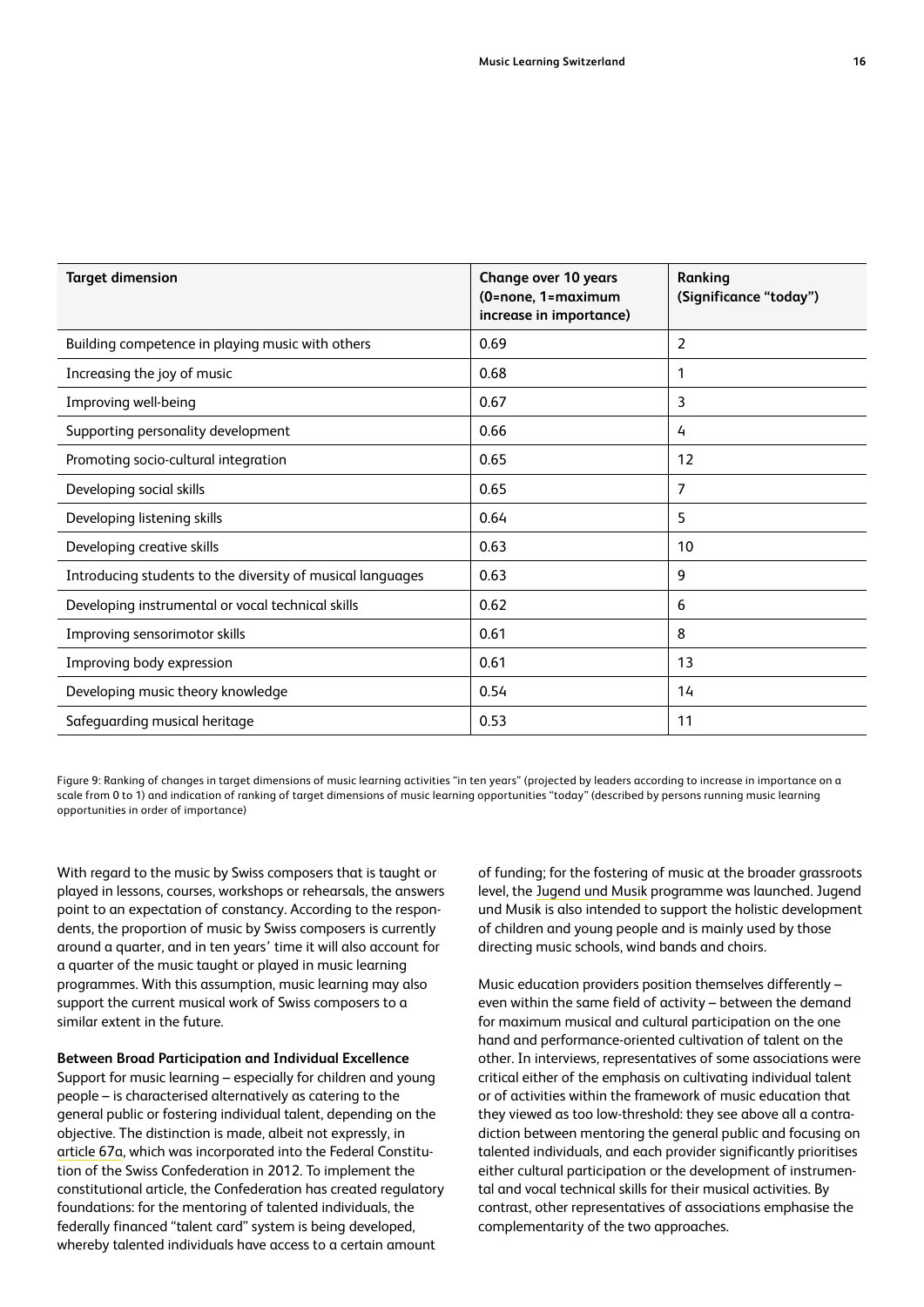Large amateur associations or the institutions affiliated with them make a significant contribution to the cultivation of talent with visible and audible top national youth ensembles ([Schwei](https://sjso.ch/)[zer Jugend-Sinfonie-Orchester SJFO](https://sjso.ch/) [Swiss Youth Symphony Orchestra], [Nationales Jugendblasorchester NJBO](https://www.njbo.ch/de/) [National Youth Wind Orchestra], [Schweizer Jugendchor SJC](https://csj-sjc.ch/index.php/de/) [Swiss Youth Choir]). Equally important for cultivating talent are competitions, of which the [Schweizerische Jugendmusikwettbewerb](https://sjmw.ch/)  [SJMW](https://sjmw.ch/) (Swiss Youth Music Competition) is the largest nationwide. However, the most important actors in the mentoring of talented young people are the music schools. According to a survey by the Associations of Swiss Music Schools [\(Umfrage zur](https://www.verband-musikschulen.ch/de/downloads-links/dokumentensammlung/Download/336/vms_umfrage_begabtenfoerderung_nov18_final_d-pdf)  [musikalischen Begabtenförderung in der Schweiz\)](https://www.verband-musikschulen.ch/de/downloads-links/dokumentensammlung/Download/336/vms_umfrage_begabtenfoerderung_nov18_final_d-pdf), there is at least one talent cultivation programme or pre-college offering by and with music schools or music universities in almost all cantons in Switzerland, but many of these remain underdeveloped, differ in terms of access and are poorly coordinated among themselves. However, the introduction of federal funding in the talent sector is likely to trigger a development of the programmes. Opportunities to play together, which are generally considered important as a target dimension of music learning activities and are carried out in various musical style areas in their own formats (such as "Stubete" for mentoring talented students in traditional music), are likely to increase in importance in the talent cultivation programmes. What remains minimal in programmes of musical talent cultivation, which focus on the development of instrumental and vocal technical skills and music-theoretical knowledge acquisition, are opportunities for the development of interdisciplinary artistic and music-pedagogical profiles, which are important in the field of music learning in the professional bachelor's degree programme [Music and Movement](http://www.rhythmik.ch/Aus/Weiterbildung/). This shows the central role of music universities, which control the profiles of music teachers through the entry requirements and training and thus exert an influence on music learning opportunities and ultimately also on music making and singing in the amateur sector. With the possible expansion of talent development programmes through federal funding, there are opportunities to think more broadly about excellence – and its cultivation – in the future.

Between the two poles of broad participation and targeted excellence, there are numerous intermediate levels in everyday music education. Some amateurs make music and sing at a high musical level and are partly active as semi-professional providers of music learning opportunities. The musical direction of ensembles of such amateurs with high musical demands on themselves is in turn described as demanding by the ensemble directors. The challenge for the providers always lies in gauging an appropriate level when designing their music learning offerings. This is likewise a challenge in school music education, which serves as basic musical education, reaches pupils with the most diverse musical interests, and fosters broad musical participation.

School music is mentioned in [article 67a](https://www.fedlex.admin.ch/eli/cc/1999/404/en#art_67_a) of the Federal Constitution of the Swiss Confederation, which confirms that it is a cantonal responsibility. Compulsory school music education claims to ensure a musical and aesthetic education for all children and adolescents in Switzerland, and with the introduction of the [Lehrplan 21](https://www.lehrplan21.ch/) and the [Plan d'études romand](https://www.plandetudes.ch/), supracantonal goals were established, defining which musical and interdisciplinary skills pupils in Switzerland should acquire. In the discussions, however, experts pointed to the sometimes significant differences between municipalities and schools in both the scope and quality of music lessons, as well as the generally weak position of school music education, which should ideally lay the foundation for lifelong cultural participation – for example as a member of an amateur music association. For this study, which excludes school music education, only the intersections with extracurricular music education are relevant. At these intersections, however, there is great potential for the promotion of music education in schools. Professional music education providers already contribute their expertise by offering Musikalische Grundausbildung (Basic Music Education), widespread at primary schools in the first and/or second grade (also called Musikalische Grundschule, Musik und Bewegung, Rhythmik), as well as through cultural school projects or events. As part of the development of primary schools, extracurricular music learning opportunities and practice opportunities for instrumental and vocal pupils can be integrated into the schedules at full-day schools (in Switzerland, "full-day school" signifies schools where children remain on the premises for the full day, and which include before and after school care options, in contrast to primary schools under the current system, where children leave school over lunchtime, and, depending on grade level, do not return for lessons on some afternoons). Since the beginning of 2021, there exists the possibility (analogous to elective school sport) of financing an estimated one-third of elective school music activities through the [Jugend und Musik](https://www.bak.admin.ch/bak/de/home/sprachen-und-gesellschaft/musikalische-bildung/herzlich-willkommen-beim-programm-jugend-und-musik.html) programme.

Finally, music learning opportunities in the pre-school sector, which enable a successful entry into the worlds of music, are equally fundamental for cultivating broad participation and individual excellence. The demand for such pre-school offerings is judged to be increasing by many self-employed teachers and professionals from the music school sector. For parents or legal guardians with work commitments, however, it is often challenging to organise the accompaniment of their young children to music learning activities. From their point of view, decentralised and flexible music learning offerings are highly desirable. Efforts to better anchor musical and aesthetic education in day-care centres exist in isolated cases, but they require stronger cooperation with the numerous actors in childcare and education.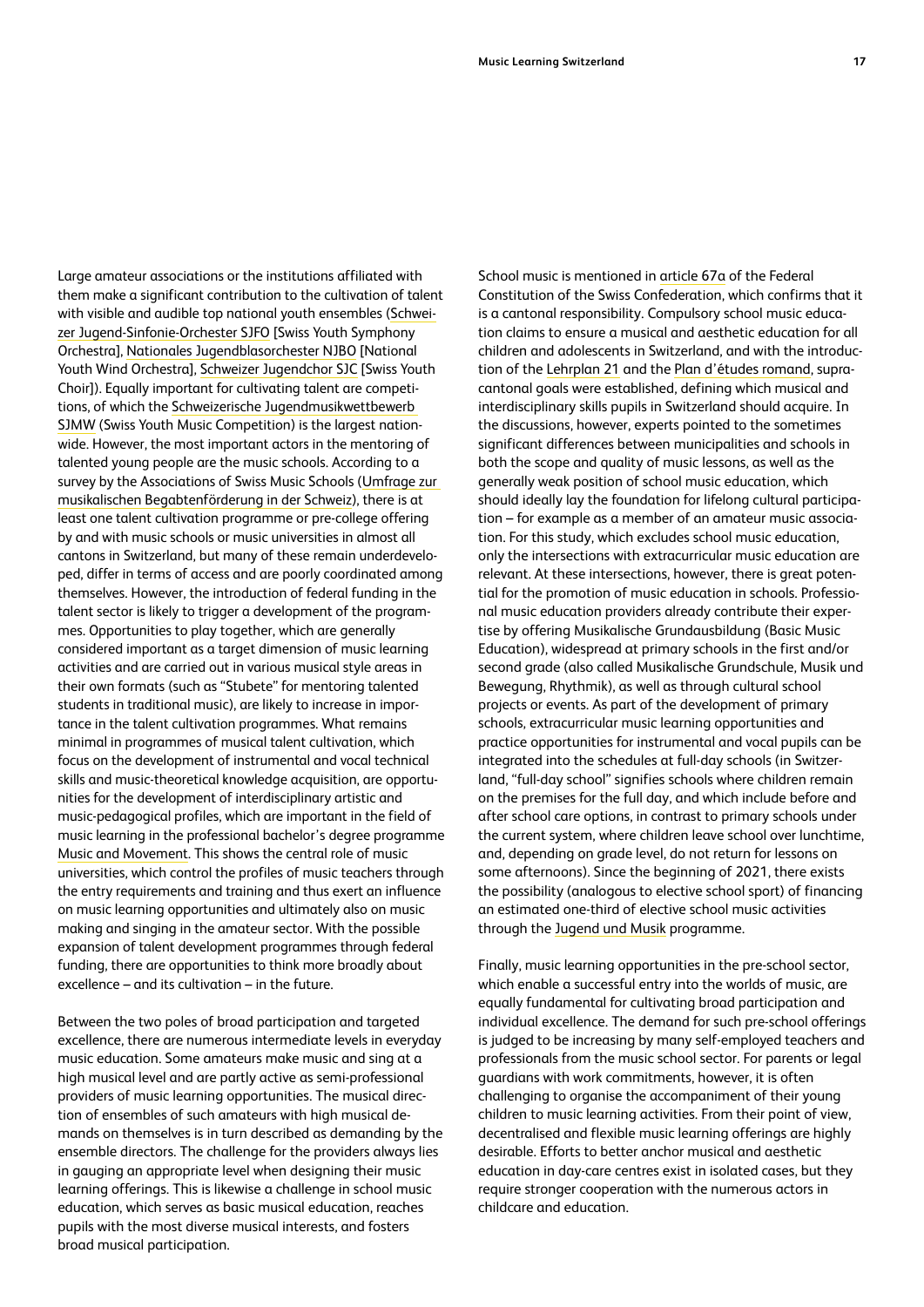#### <span id="page-17-0"></span>**Digitisation of Music Learning Opportunities**

Organisational and institutional leaders anticipate that online tutorials and learning platforms on the internet, cloud applications, audio and video communication apps and the use of social networks and chat forums will be very important for future music learning opportunities. The clear impact on our data of the Covid 19-related lockdown, which occurred in the middle of the study's survey, points to an accelerated digitisation in music learning. At the same time, the Covid 19 pandemic has highlighted the limitations of currently available technologies for distance learning, bringing to the fore the importance of playing together and singing together.

Although a direct comparison of present and future technology use is not intended, institutional leaders generally assume a high likelihood of future use of many technology-based tools. These include the use of sheet music and music databases on the internet, special music hardware and cloud applications. The lowest value is attributed to physical sound carriers (Figure

10). Those implementing music learning opportunities currently assign the second highest value after the use of special music hardware to the use of physical sound carriers. Sheet music and music databases on the internet are already attributed high importance, while currently individuals running music learning activities assign the comparatively lowest importance to online tutorials and learning platforms, as well as to the audio and video communication apps that were used so intensively during the 2020 lockdown.

The current and expected future digitalisation for publicising music learning opportunities, for the optimisation of music learning providers' operational processes and for the organisation of music learning opportunities was not surveyed. However, internet and social media presence is likely to become more important for music learning providers. The use of digital tools to organise music learning opportunities and as didactic tools will probably continue to be shaped by the different needs of learners.



Figure 10: Frequency of use of digital tools (mean value on scale 0="never" to 1="very often") "today" (indicated by those running music learning offerings) and "in 10 years" (assumption by institutional leaders)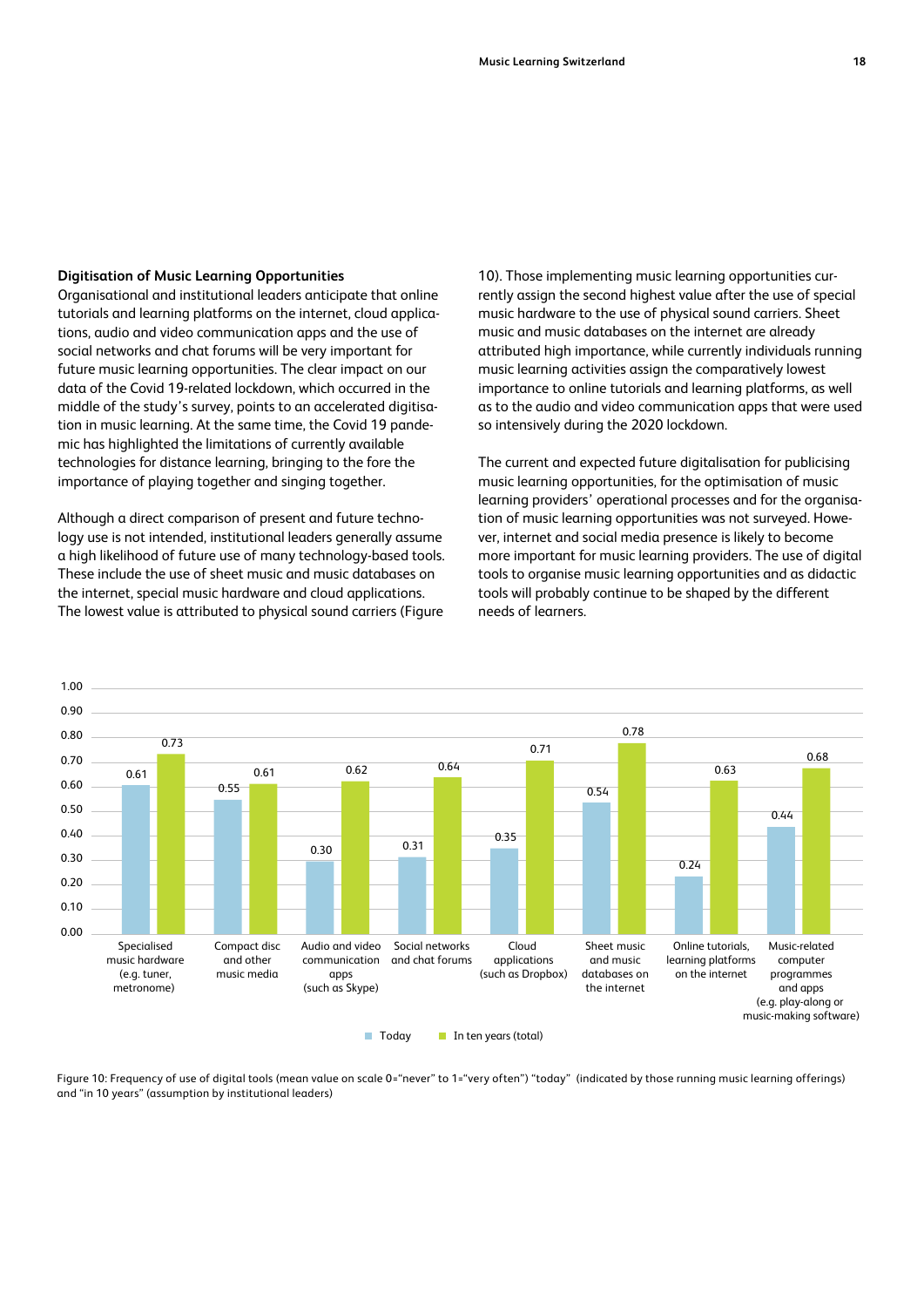## <span id="page-18-0"></span>III. Conclusion and Outlook

The results of the study represent an overall view of Switzerland. Within education and cultural policy, which is mainly directed by the municipalities and cantons, there are considerable local and regional differences in the frameworks and conditions for music learning providers and music learning opportunities. The results must therefore be read in the light of these parameters. They may lead different music learning providers to different strategic developments, but, through open discussion, may also reveal potential for jointly supported future directions in music learning.

Based on the interview and survey responses assessing the influence of societal changes on music learning by organisational leaders of music learning institutions and by those who run music learning activities, the following differently-weighted topics arise for discussion:

- Due to an increasingly diverse society, there is a need for further targetgroup-oriented pluralisation of music learning opportunities. This should also increasingly reach members of lower income groups, people with a migration background, people with disabilities and older adults. Inclusion should be more strongly addressed by music learning providers and taken into account in the development of learning opportunities.
- Decentralised and flexible opportunities for pre-school age children must be expanded. For children's entry into the worlds of music and the integration of the whole family into this process, it is crucial that music learning opportunities take into account the organisational challenges of childcare and the professional lives of parents and legal guardians.
- The professional knowledge and skills of extracurricular music education can be increasingly used in the school sector. The **cooperation of extracurricular music education** providers with primary schools should be expanded into partnerships so that aesthetic education can be ensured in regular lessons and music learning opportunities and practice possibilities can be created within the framework of full-day schools.
- Through existing and new programmes, the cultivation and mentoring of talented musicians is to be further developed with a view to the diversity of musical target competences. Talented individuals with interests in different musical styles, in interdisciplinary artistic approaches and in music pedagogical expertise are to be promoted equally.
- There is an increased demand among adults for formal music education that is not supported by financial contributions from the public sector. New **formats and funding** models for adult music education need to be developed, including an expansion of opportunities for amateurs who want to make music and sing at a high musical level.
- Continuous music learning opportunities across age groups must be ensured so that amateur musical groups can count on new members to perpetuate their musical heritage and fulfil their function of social cohesion based on voluntary work. To this end, local and regional cooperation between music learning providers must be strengthened, especially in less densely populated areas.
- The **possibilities of the ongoing digitalisation** can be used by music learning institutions and groups to promote their offerings and optimise operational processes, and by providers who run the activities to organise them and develop new didactics. At the same time, there are limits to digitalisation. Direct interaction in the here and now as well as auditory, physical, and emotional experiences remain central to music learning experiences.
- With the pluralisation of music learning opportunities, the requirements of the music pedagogical profiles of those who carry them out are multiplying. There is thus a need for specialised music pedagogical training and further education to prepare practitioners for the wide-ranging professional field and impart skills in open teaching formats that are cross-culturally oriented, and which are identified in collaboration with the learners themselves.

These topics suggest that – based on the understanding of cooperation between music schools and music associations [\(Charta zur Zusammenarbeit der Musikschulen und der](https://www.verband-musikschulen.ch/de/downloads-links/dokumentensammlung/Download/92/charta_vms_laienverbaende_04-04-2016d-pdf)  [Musikverbände der Schweiz\)](https://www.verband-musikschulen.ch/de/downloads-links/dokumentensammlung/Download/92/charta_vms_laienverbaende_04-04-2016d-pdf) and the activities of the [Schweizer](https://www.musikrat.ch/home/)  [Musikrats SMR](https://www.musikrat.ch/home/) (Swiss Music Council) – exchange and cooperation between music learning institutions and between those who conduct the learning activities must be intensified. This is because the growth in needs-oriented, target-group-specific opportunities and specialised music learning options, as well as points of contact with institutions and networks outside the music learning sector, will further differentiate the music learning landscape in Switzerland, make it more permeable at its edges, and increase the need for jointly implemented development projects and – to ensure a voice in policy-making – institutionalised cooperation. Such a development can contribute to the pervasion of musical activities in society, to the promotion of cultural participation and to the high value of music education. In this regard, a high appreciation of music learning goes hand in hand with the recognition of a diverse musical and cultural life, because the latter unfolds on the basis of the former. The future development of music learning will not only be shaped by those who offer and run music learning opportunities, but also by a wide circle of people interested in music and by those who learn music, whereby the ideas of "music" and "learning" can be diverse and may change over time.